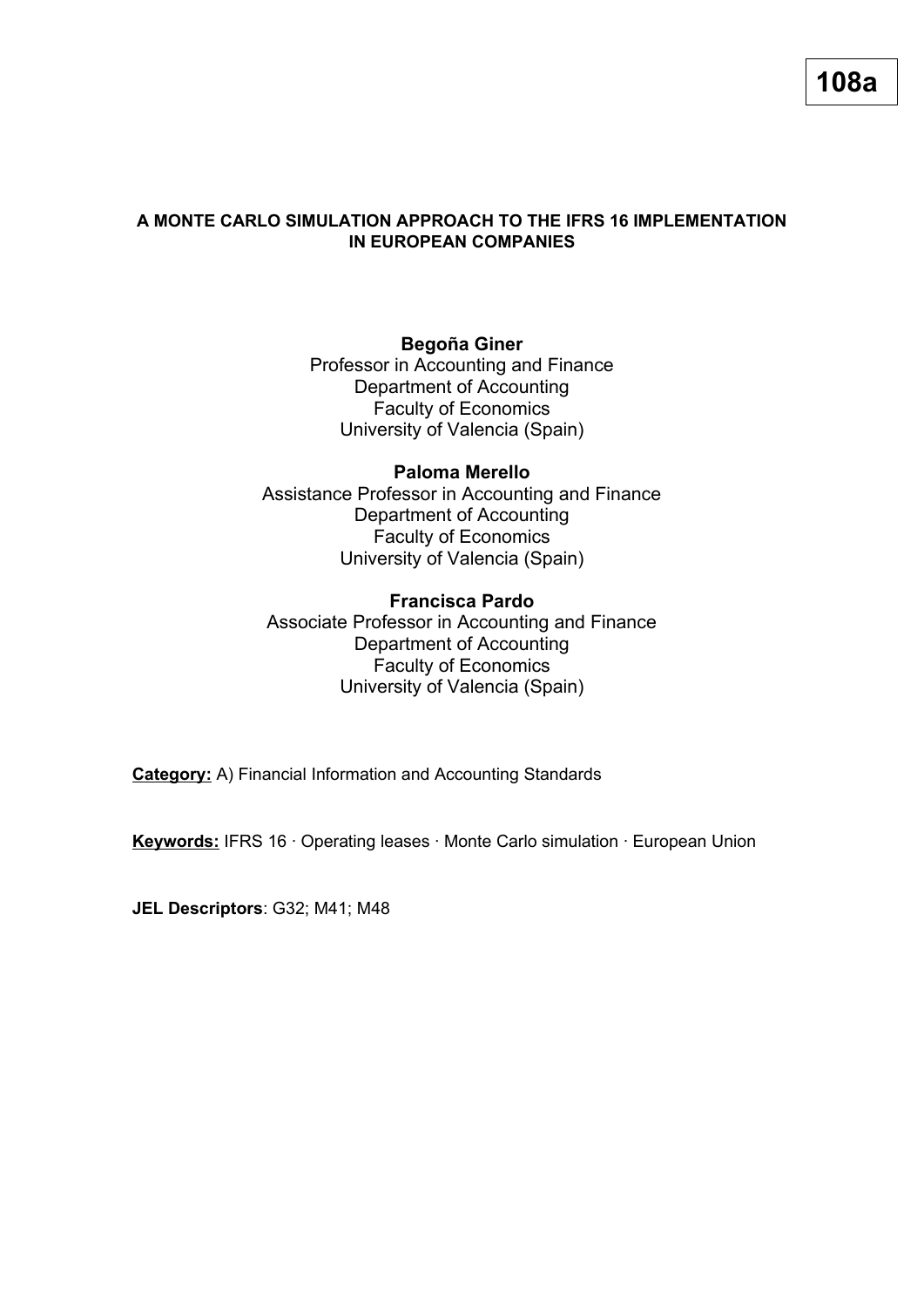# **A MONTE CARLO SIMULATION APPROACH TO THE IFRS 16 IMPLEMENTATION IN EUROPEAN COMPANIES**

### **Abstract**:

As a result of IFRS 16 adoption, operating lease contracts will be included in the balance sheet. Using Monte Carlo simulation, we generate predictions by incorporating uncertainty about the future value of some variables to assess its impact. Based on the Stoxx-All-Europe-100 and a five-year horizon, the as-if results confirm that debt quality, liquidity and ROA decrease in 2019, while leverage and ROE will increase; figures do not change substantially afterwards. The results of this dynamic approach are consistent with several likely scenarios about the future; however, this impact is smoothed under the strategy of reducing lease life.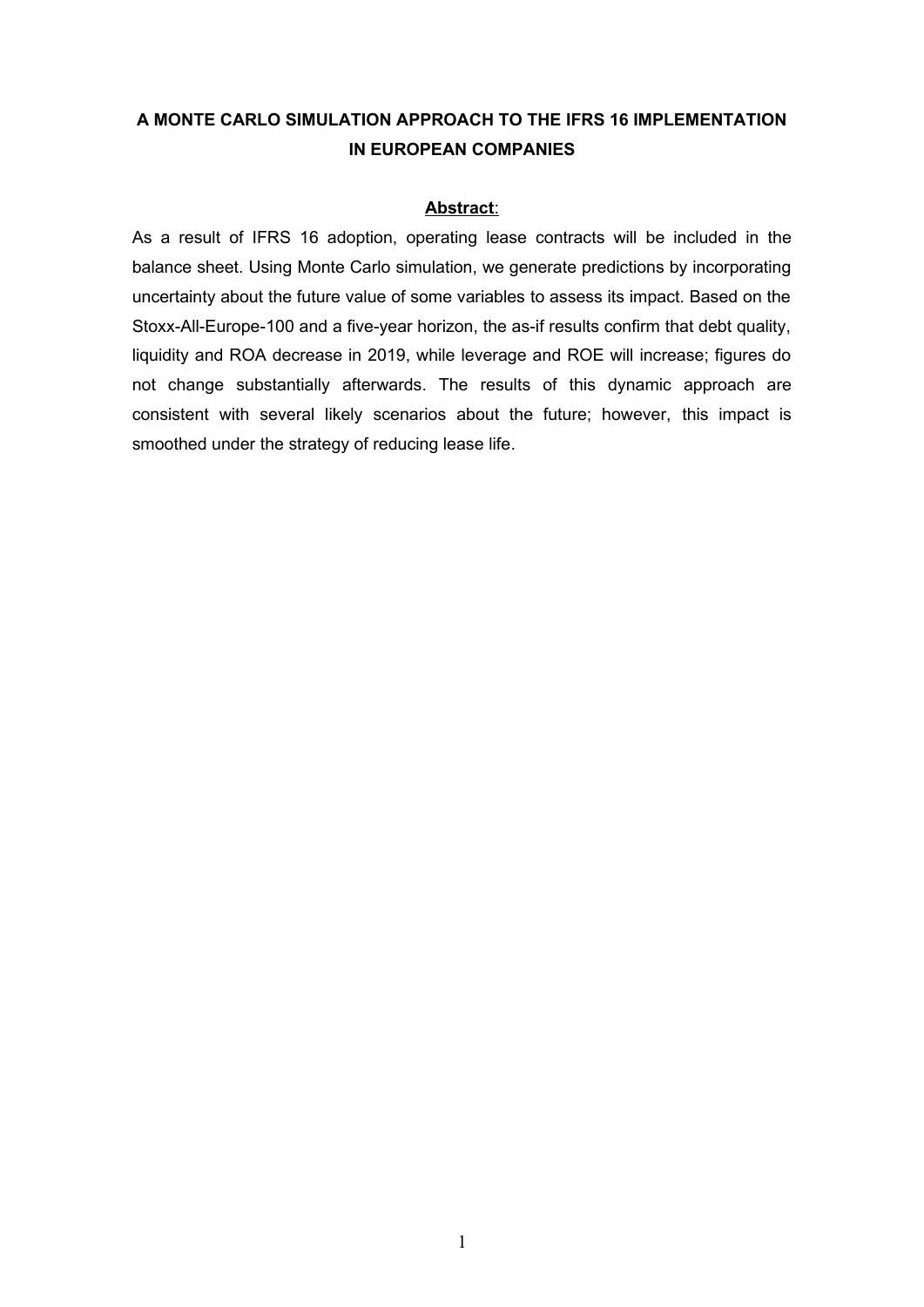#### **1. Introduction**

The European Commission (EC) endorsement process of IFRS 16 has recently ended, hence in 2019 European firms will have to apply the new standard to record lease transactions. Consequently, thinking in the post-implementation review process, now more than ever, it is relevant to provide additional analyses on the potential impact of such adoption. The accounting literature has already provided some as-if studies where operating lease contracts have been included in the balance sheet in order to estimate the impact of the change. A recent study referred to European Union (EU) Regulated Markets estimates that in 2015 the total simulated lease liability for the nonfinancial sectors is around €574 billion, representing 15% of total debt; however, those contracts should be included as debts in the balance sheet when IFRS 16 is applied (Europe Economics, 2017). As Labro (2015) highlights, despite its potential usefulness, the use of simulation methods is not common in accounting research, and this is the methodological approach we use to analyse the impact of IFRS 16. More precisely, we simulate its impact using the Monte Carlo method, which allows to consider complex but reasonably systems and generate predictions (e.g. Balakrishnan and Penno, 2014). Thus, by incorporating uncertainty about the future values of some variables that condition the results, this methodology helps to deal with research questions when there is no data available, as it happens with the question in-hand: Which will be the impact of IFRS 16? Despite the lack of published studies in accounting using this approach, it has been frequently used in other related fields, such as finance and economics (e.g. Boyle et al., 1997; Mody et al., 2001; Detemple et al., 2005; Reher and Wilfling, 2014; Pastor and Peraita, 2016).

Based on the Stoxx All Europe 100, we apply the Monte Carlo simulation method and provide a new as-if analysis that allows us to estimate the financial position and performance of the firms affected by the accounting change in a five-year horizon after implementing IFRS 16. In our view, the impact on companies of the Stoxx All Europe 100 could be seen as a proxy of the impact on all listed companies in the EU as well as in other jurisdictions in which firms have to apply the new standard. This study confirms that in 2019 leverage increases; debt quality and liquidity decrease; as for profitability ratios return on assets decreases while return on equity increases, however figures do not change much afterwards. Our results are consistent to the estimations based on several likely scenarios, although the impact of IFRS 16 would be lower if companies shorten the lease contracts.

Following this introduction, the next section is devoted to the institutional regulatory background. The third section deals with the literature review. The fourth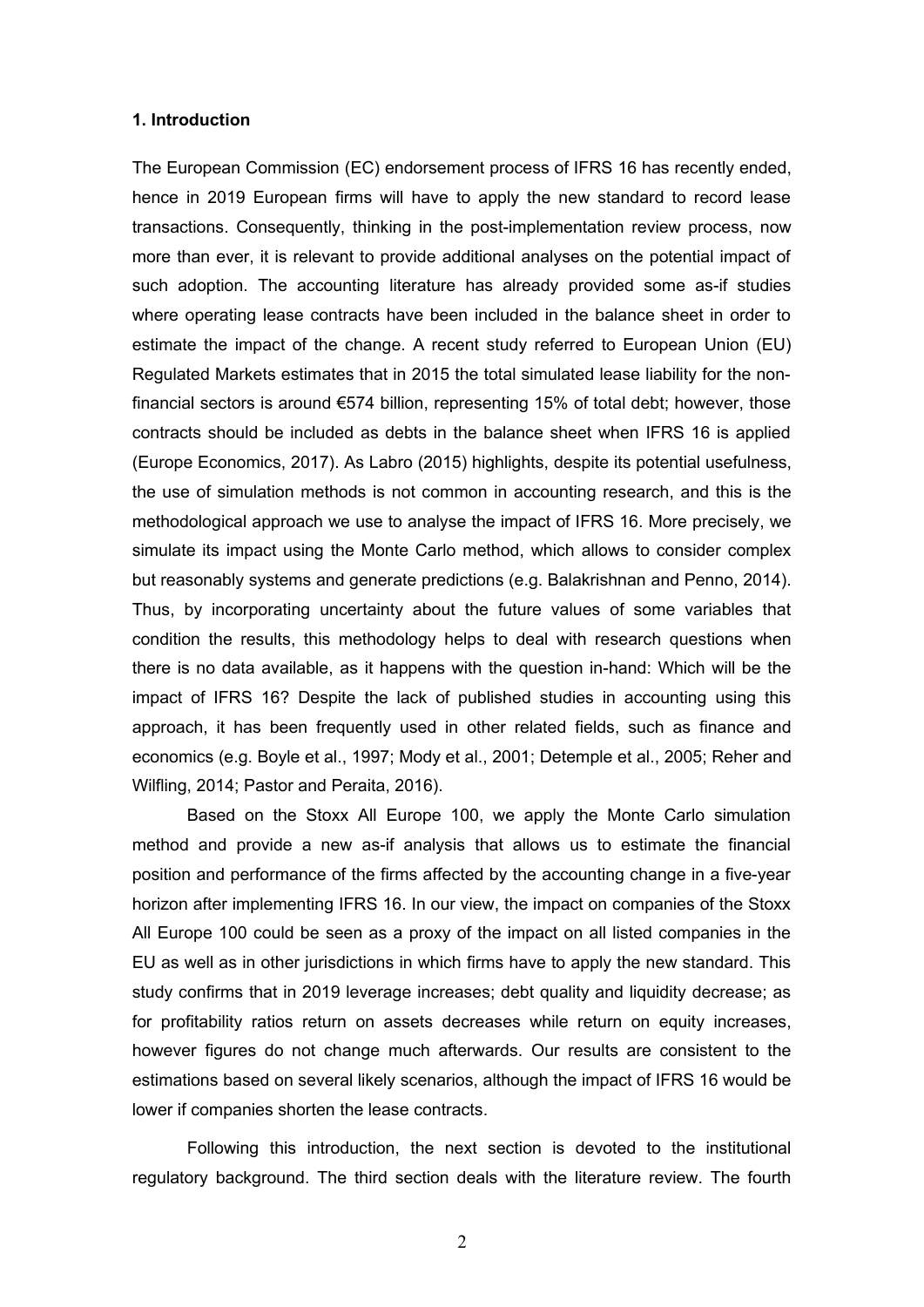section about methodology includes the sample and research method. Section 5 contains the results and discussion, and finally we expose the main conclusions.

#### **2. Institutional regulatory background**

The current standards in force, International Accounting Standard (IAS) 17 issued in 1997 by the International Accounting Standards Committee (IASC, 1997), and adopted by the International Accounting Standards Board (IASB) in 2003, and Statement of Financial Accounting Standard (SFAS) 13 issued in 1976 by the Financial Accounting Standards Board (FASB) both require firms to distinguish between operating and finance leases. Despite the similarities, there are some differences between them, being the main difference that IAS 17 lacks the bright-line tests associated with SFAS 13 to classify a lease as finance.

In 2006, the IASB and FASB signed up a "Memorandum of Understanding" (MoU) which enhanced their commitment from a "compatible" to a "common" set of high quality standards. The MoU, which constituted a definite step forward in the convergence process, included the accounting of leases among the topics that were considered critical. The general view was that the treatment of the leases underestimated both assets and liabilities, and the classification of leases was complex and subjective. Consequently, many firms structured *ad hoc* contracts to avoid capitalizing finance leases.

Before the Boards added to their agendas a joint project on lease accounting in 2006, the topic was already under discussion; in fact, ten years earlier, in 1996 the G4+1 published a discussion paper (DP) along the same lines as the new model in IFRS 16. In 2005, the US Securities and Exchange Commission (SEC) questioned lease accounting taking into account the figures about the use of operating leases compared with those of capital leases. Thus, based on their own analysis of a sample of annual reports, approximately 63% of all listed companies reported operating leases while only 22% reported finance leases (SEC, 2005).

The IASB due process involves a series of steps, which necessarily include the publication of at least one exposure draft (ED). In this case, a DP and two ED were published, and received more than 1,700 comment letters, which indeed indicate the high attention that captured the development of the new standards. Moreover, a later stage includes a post implementation analysis that takes place two years after the implementation of a standard or an amendment. We think this paper could be especially useful for such purpose.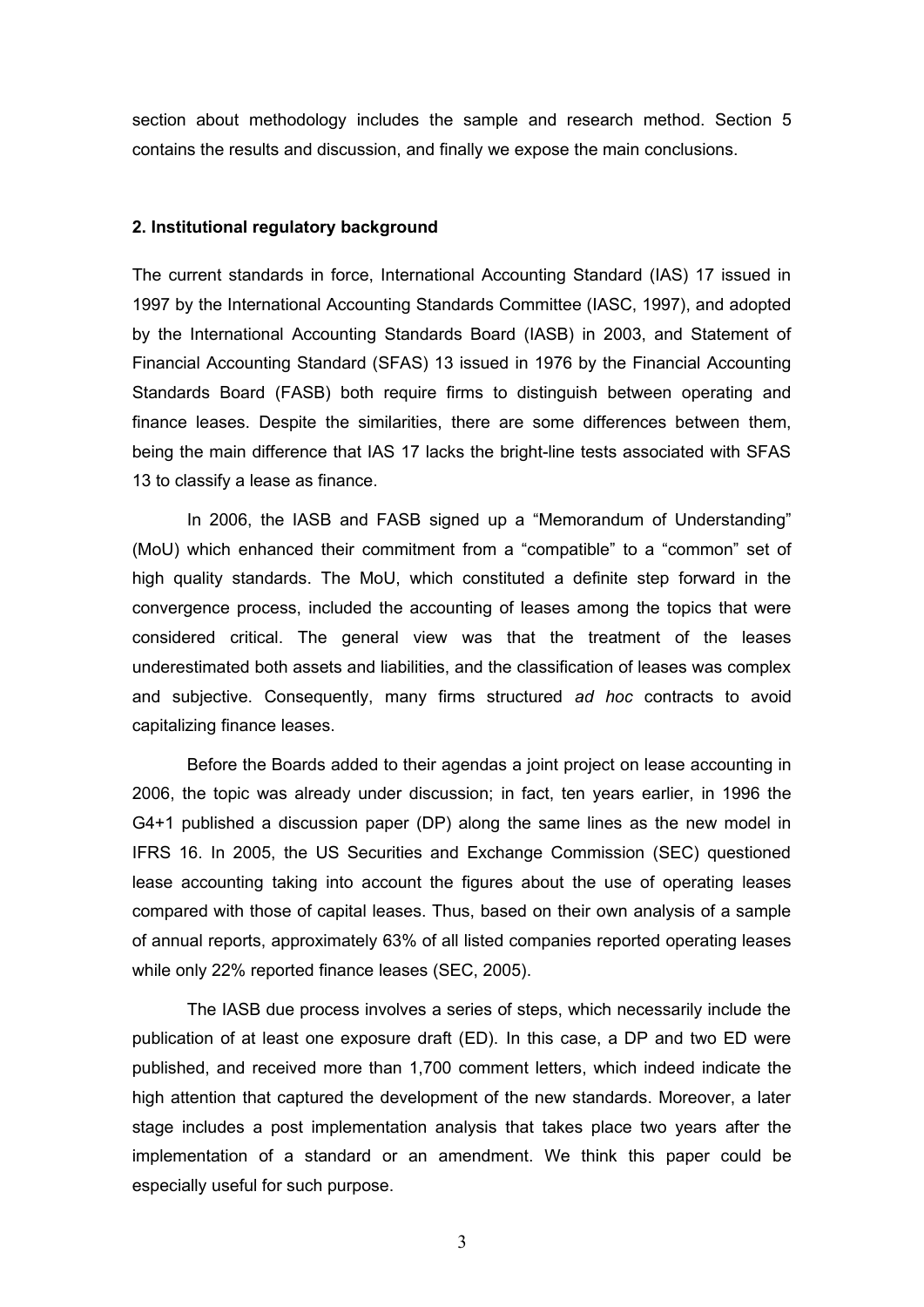The Boards published a joint DP in March 2009 (IASB, 2009), which would remove the line between operating and finance leases. This DP proposed a new accounting model ("right-of-use" model) to be applied to all leases. Hence, it required recognizing an asset (that represents the right to use the leased asset for the lease term) and a liability to make lease payments. This DP received numerous criticisms, most of them from the preparers and industry organizations. Their main arguments were that the model was complex, mainly due to the accounting for contingent rentals and purchase options. They claimed that these aspects do not meet the definition of a liability as established in the conceptual framework.

The first ED issued in August 2010 followed the DP approach but made some changes (IASB, 2010); it excluded the purchase option (unlike the DP) and introduced the option of using a simplified approach for short-term leases without updating payments. The main concerns during the comment period referred to valuation of assets and liabilities, defining and establishing the lease term, the treatment of renewal options and contingent payments, and the voluntary nature of the simplification for short-term leases.

In May 2013, the Boards issued a second draft (IASB, 2013), which greatly differed from the previous one. Among other relevant changes, the new ED introduced a dual model. If a lessee is expected to consume more than an insignificant portion of the economic benefits embedded in the underlying asset, the contract is classified as Type A (most of the assets), otherwise is Type B (property). Despite the classification, there are no differences in terms of the recognition of a right-of-use asset and a lease liability, the difference lies in the presentation of the expense in the income statement.<sup>[1](#page-4-0)</sup> As for the measurement of assets and liabilities, there were some changes compared with ED/2010/9; such as the inclusion of the purchase option, renewal and termination options (if the lessee has a significant economic incentive to exercise them), and some contingent payments (if they exist and it seems reasonable that these events will happen). Participants in comment letters showed concerns about the dual model, and the presentation of lease expense separately or combined.

Eventually, IFRS 16 was issued in January 2016 (IASB, 2016a), and Accounting Standards Update (ASU) No. 2016-02 (Topic 842) in February 2016 (FASB, 2016). Both standards have reached the same conclusions on the main

<span id="page-4-0"></span><sup>1</sup> For Type A leases, the unwinding of the discount on the lease liability appears as interest separated from the amortisation of the asset, but for Type B leases a single lease expense is recorded, therefore the operating profit is contaminated by the financing costs. The total lease expense is decreasing in Type A lease, and constant in Type B lease, given that depreciation expense is obtained as a difference (rental minus interest expense).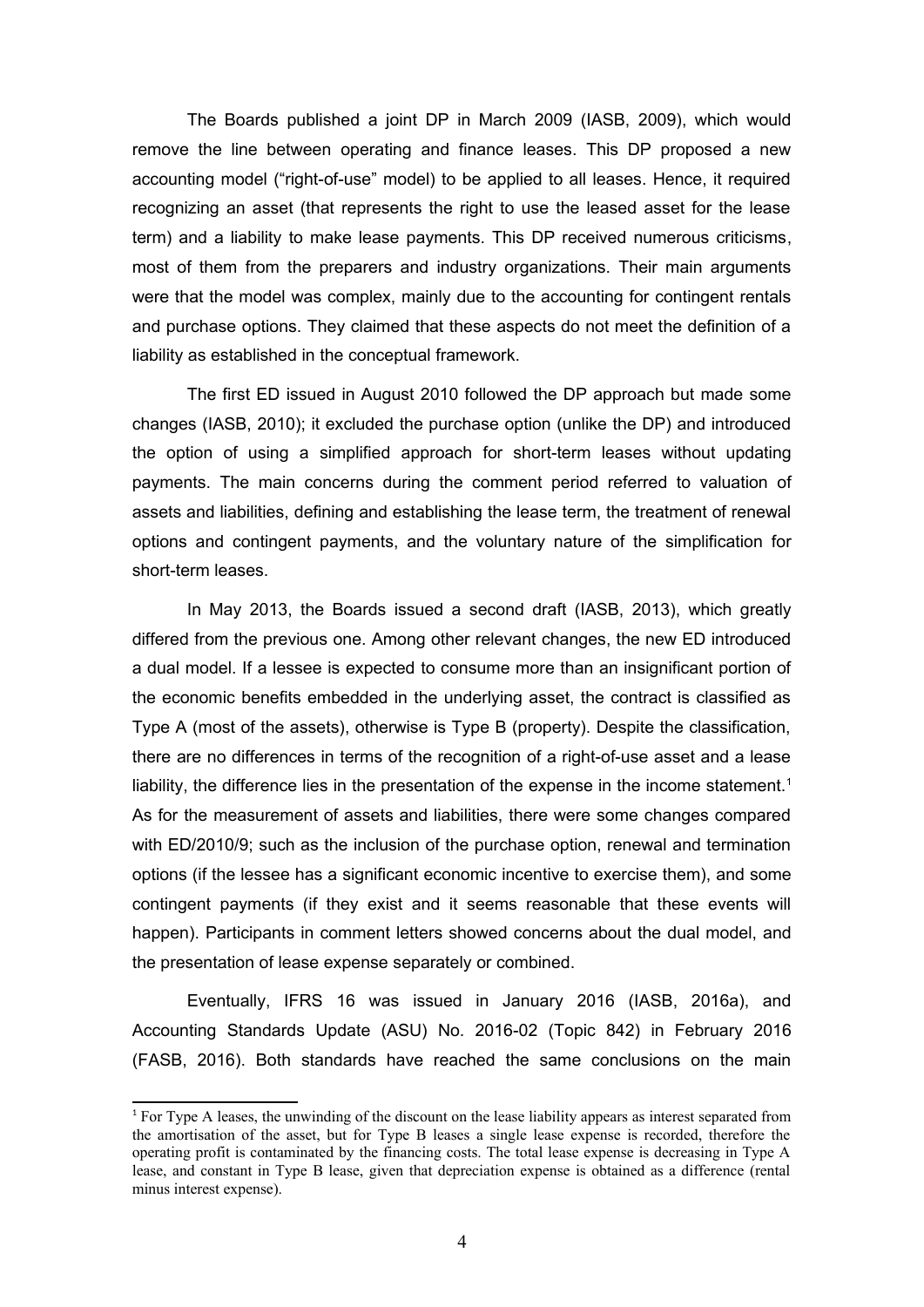aspects and impose the capitalization of all leases, but have some differences. They follow the measurement criteria established in ED/2013/6, and none of them requires recognizing short-term leases (leases for which it is reasonably certain that the term will not be more than 12 months); IFRS 16 also has an exemption for low-value assets. The IASB follows ED/2010/9 and imposes a single model for all leases (in fact it does not refer to operating and finance leases at all). However, the FASB keeps a dual model along the lines of ED/2013/6 and retains a distinction between operating and finance leases, which affects the recognition of the lease expense in the income statement (as well as in the cash flow statement).<sup>[2](#page-5-0)</sup> It should be noted that the accounting change also removes the lease instalments from EBITDA (earnings before interest, tax, depreciation and amortisation), which is the most widely watched measure of firms' underlying profitability. Consequently, under USGAAP, operating leases will show a lower EBITDA than finance leases (Type A in ED/2013/6), which might create some incentives for the classification. IFRS 16 was adopted in 2017 by the EC, and will be in force as of January 1, 2019.

#### **3. Literature review**

Even before any standard required the capitalization of any leasing contract, Nelson (1963) evidenced that financial ratios were negatively affected by the capitalization. In 1976, the FASB issued SFAS 13, and required to capitalize finance leases, while it only imposed disclosure in the notes of information on operating leases. The new standard motivated scholars to analyse the economic effect of such change; the early paper by Imhoff and Thomas (1988) found a decrease in finance leases versus operating leases.

The capitalization of operating leases was the focus of attention of later papers which estimated an as-if amount for the lease operating assets and the related liabilities. Different models have been used to make the estimation of the as-if figures, from a simple factor method, that multiplies the annual rental expense by a number (usually 8), to more sophisticated methods based on the operating lease commitments disclosed in the notes to the financial statements, which require several hypotheses about the existing contracts and about the future. The constructive capitalization method introduced by Imhoff et al. (1991) is probably the most sophisticated method, and has been used in different contexts; such as the United Stated of America (USA) by Mulford and Gram (2007), the United Kingdom (UK) by Beattie et al. (1998) and

<span id="page-5-0"></span><sup>&</sup>lt;sup>2</sup> When the lease is classified as operating (Type B in ED/2013/6), the annual expense, which is generally constant throughout the time of the lease contract, is captured as a single expense in the income statement (as in current IAS 17).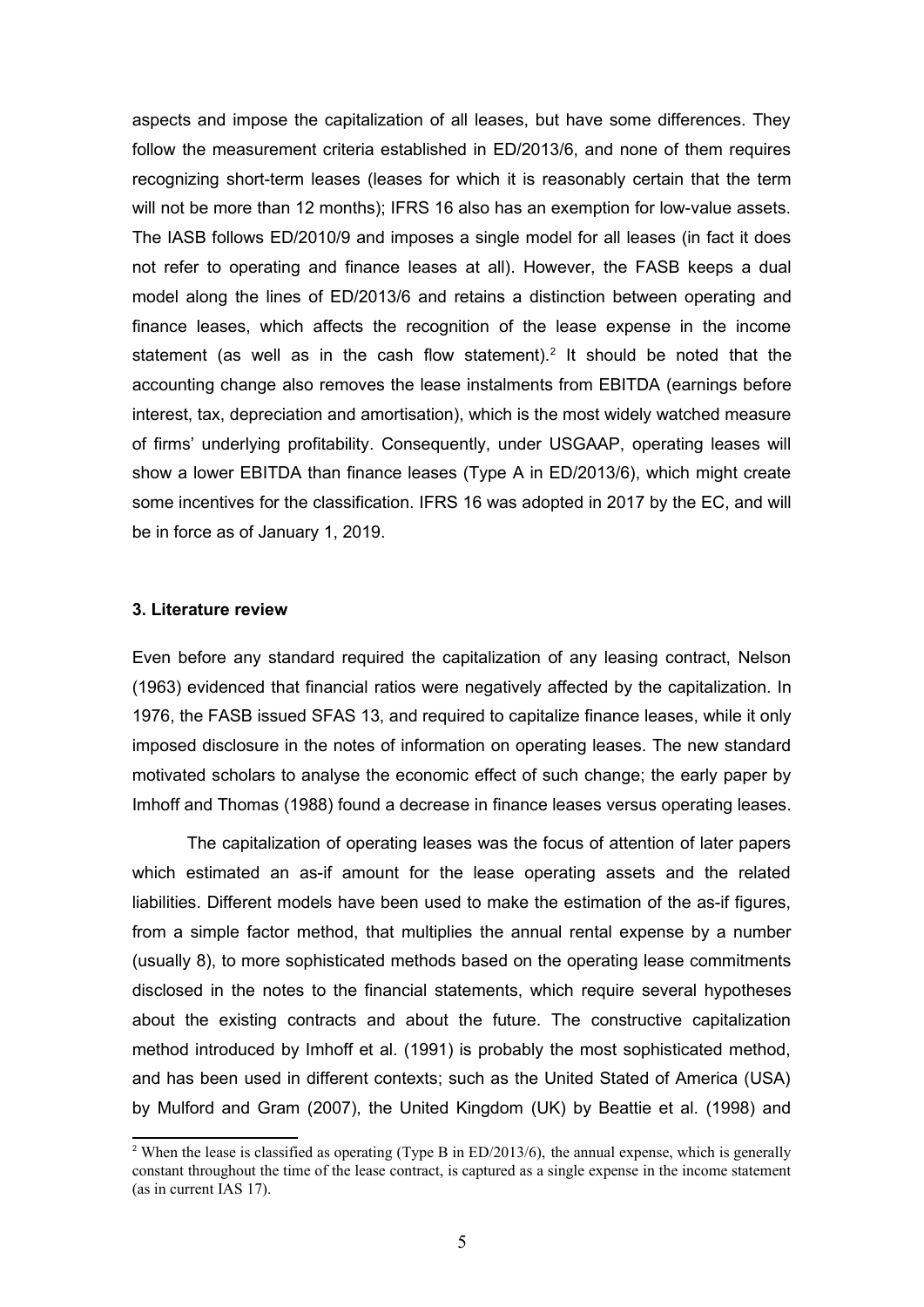Goodacre (2003), New Zealand by Bennett and Bradbury (2003), Canada by Durocher (2008), Germany by Fülbier et al. (2008), Spain by Fitó et al. (2013), Barral et al. (2014) —who also consider the UK—, and Giner and Pardo (2017). The general conclusion is that leverage ratios, and profitability ratios are affected, but there are differences between companies and industries, being the retail sectors the most affected. Having said that, it is not possible to compare results given the different methods, hypotheses when necessary, countries, and periods under consideration. Due to the negative impact on the ratios, it comes as no surprise that preparers have been strongly lobbying against the capitalization of operating leases. It has to be highlighted that all these studies adopt an ex ante approach, as operating leases have not been capitalized so far.

This ex ante approach has also been adopted in some recent professional studies. The PwC (2016)'s study considers 3,199 listed firms that use IFRS, and concludes that, in the EU, the median increase in debt will be around 21% and around 11% in EBITDA. Leverage (measured as debt divided by EBITDA) will increase from 1.55 to 1.78, while solvency will decrease from 46% to 41.6%. The study confirms there are important industry differences, being the impact larger in retail, airlines, professional services, health care, textile and apparel, and wholesale. Also in 2016, EFRAG published a study providing a simulation of the quantitative accounting impact on a sample of listed entities in the European Economic Area (EFRAG, 2016). Given that for a large number of entities the information on operating leases was missing, the sample is restricted to firms with the largest market capitalization and the largest operating lease commitment. The final sample used includes 417 firms. The simulated lease liability represents 4% of total debt (being the energy sector the most affected, as it is 26%); however, when the financial industry is excluded, the new liability increases to 16% of total debt. Equity is reduced by 0.6%, while excluding the financial sector the reduction is larger (0.9%). In another recent study commissioned by EFRAG to assess the impact of IFRS 16, Europe Economics (2017) focuses on EU Regulated Markets. It identifies 2,212 firms that disclose information on operating lease (out of 2,294 firms that have this type of contracts). The simulated debt liability is around  $\epsilon$ 574 billion in 2015, which represents 15% of total debt, excluding banks, insurance and financial services. Hence, on average leverage will increase from 0.8 to 1, and the debt/asset ratio from 28% to 32%. The effects analysis of the IASB was also issued in 2016; it is based on a sample of 1,022 firms that use IFRS (of which 348 are European), and concludes that the average increase in liabilities will be \$1661.8 billion which is about 5.4% of total assets, while in the airlines, retailers, travel and leisure it increases up to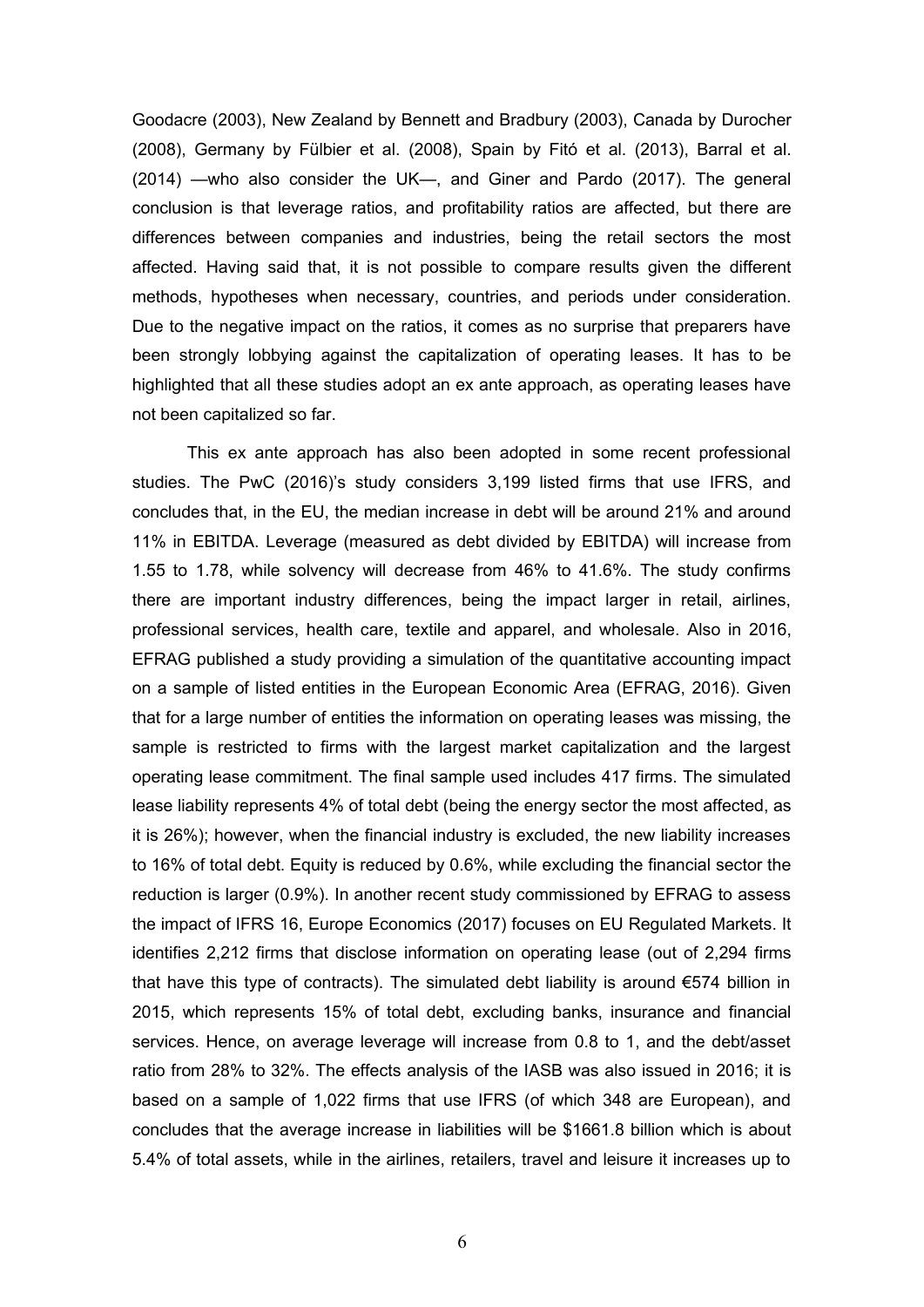20% (IASB, 2016b). It should be highlighted that the EFRAG's report is the only one that considers the financial industry.

The IASB's effects analysis highlights the US\$3 trillion of off-balance sheet (OBS) lease commitments, which, according to current regulations, are disclosed by listed companies that use either IFRS or US General Accepted Accounting Principles (GAAP). This large amount of off-balance sheet debt is concentrated in the air, retail, travel and leisure sectors (IASB, 2016b). The extent to which their incorporation in the financial statements may have economic consequences and affect market prices, debt and remuneration contracts, among others, is the underlying question that drives this type of analysis.

In a report published by Deloitte (2011), 284 executives were surveyed to assess the potential impact of the proposed revisions to lease accounting, not only on their company but also in the broader real estate market. The general opinion is that the new standard will have material impact on key financial ratios; thus, 68% of respondents consider the leverage ratio (debt to equity) will increase, and more than 40% of respondents believe the new standards would make it more difficult to obtain financing. Besides, 49% of respondents also consider return on assets will be affected.

Leaving aside other explanations for lease contracts, it has been contended that the volume of operating leases has grown because of the existing accounting standards, while finance leases have continued to decrease (Cornaggia et al., 2013). In other words, firms design ad hoc contracts to avoid the capitalization (Imhoff and Thomas, 1988; Duke et al., 2009; Beatty et al., 2010; Bryan et al., 2010; Dechow et al., 2011), which can be seen as an attempt to distort the firm financial statements (SEC, 2005). Abdel-Khalik (1981) was probably the first author that stated firms opt for operating leases to avoid the violation of restrictive debt covenants, and it has been documented later on as well (Beneish and Press, 1993; Nikolaev, 2010; Franz et al., 2014). Furthermore, operating leases are more common in financially constrained firms, as Giner and Pardo (2017) evidence for Spain.

Despite previous studies confirm some ratios will be affected by the new accounting model introduced in IFRS 16 for operating leases, it cannot be stated that there will be a breach in covenants, and it will require renegotiations. It would be necessary to have detailed information about the content of those contracts to know how firms will be really affected by the new standard. In the Deloitte (2011)'s study mentioned above, 44% of respondents believe that the impact on financial ratios would affect their company's existing debt covenants, while 32% do not think it will happen. Another important result is that 42% of respondents think the new standard will lead to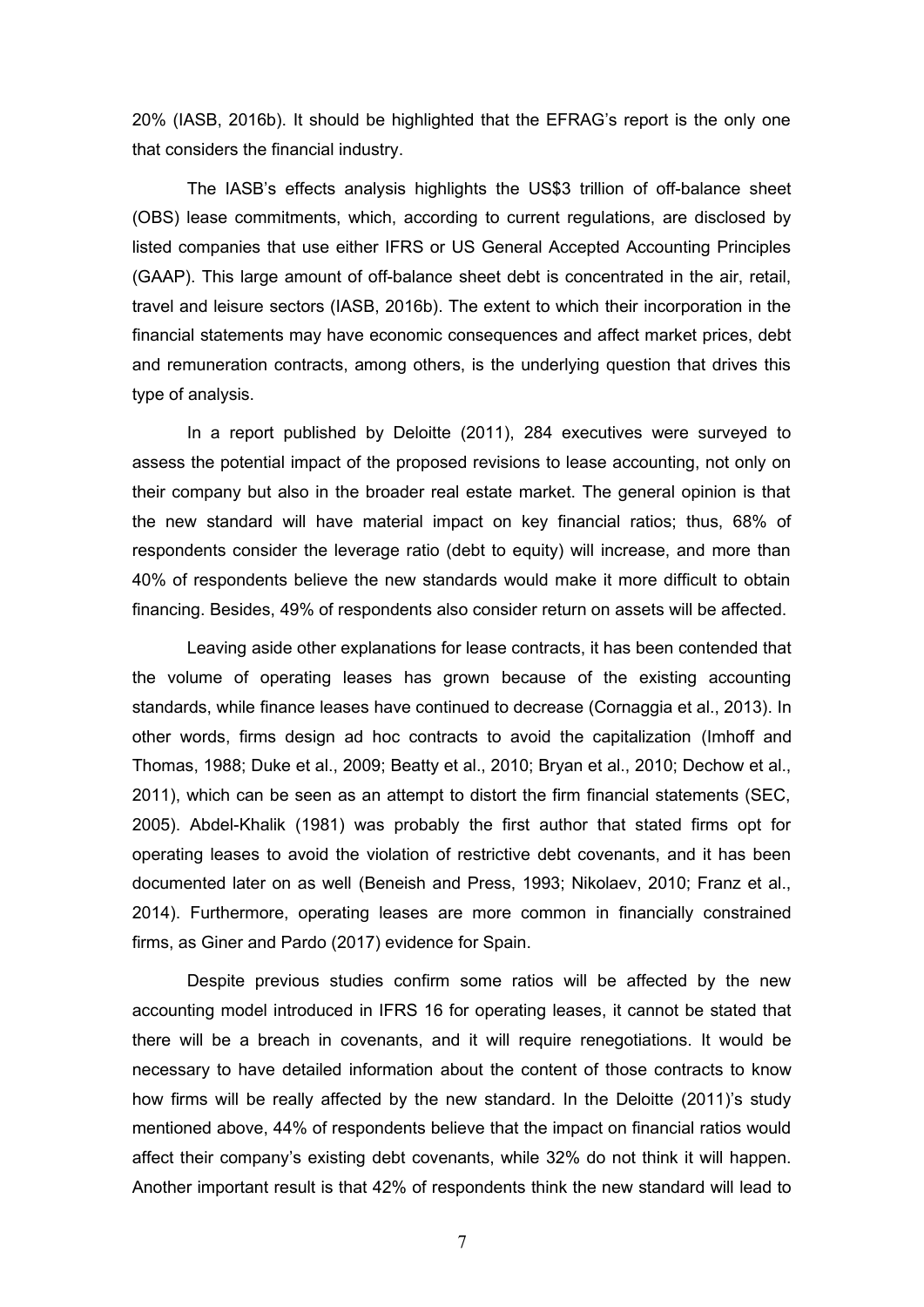more leases with shorter terms (and 28% consider potential lessees will decide to purchase rather than lease). Having said it, Demerjian (2011) and Paik et al. (2015) sustain that off-balance liabilities are already considered when establishing the covenants, hence the change should not convey any impact. Along these lines, Europe Economics (2017) concludes that, despite the different current treatment for operating and finance leases, market users seem to take operating lease liabilities in their current decision-making.

#### **4. Methodology**

#### *4.1. Sample and financial ratios*

The sample is made of the companies included in the Stoxx All Europe 100 index at the beginning of 2016. This index includes the 100 largest companies in the euro area; as in most of prior studies financial and insurance sectors have been excluded, which reduced the sample in 26 firms. Given that two companies do not report on the future operating lease obligations, complete information is available for 72 companies. The data are recorded for the period 2011-2015. The final sample is composed of 357 observations, as there is one company in which only two years are available. The companies in the sample are grouped into six sectors (Table 1, Panel A).

The data have been obtained from the notes to the financial statements and from Orbis database. Particularly the information about future minimum lease payments has been manually collected since, according to IAS 17, lessees have to provide the following information in the notes: *i*) payments due the year after reporting; *ii*) payments due in the period two to five years after reporting; and *iii*) payments due after five years. Given that not all firms prepare the information in the same currency, the historical exchange rate at each closing date (European Central Bank) has been used to convert them into euros.

To appreciate the impact of the accounting change, we have selected five financial ratios, which capture different dimensions of firm performance and the financial position, and have been used in prior papers (e.g., Durocher, 2008; Fitó et al., 2013; Giner and Pardo, 2017). The ratios considered are,

$$
Leverage = \frac{Total Liabilities}{Equity + Total Liabilities},
$$
\n(1)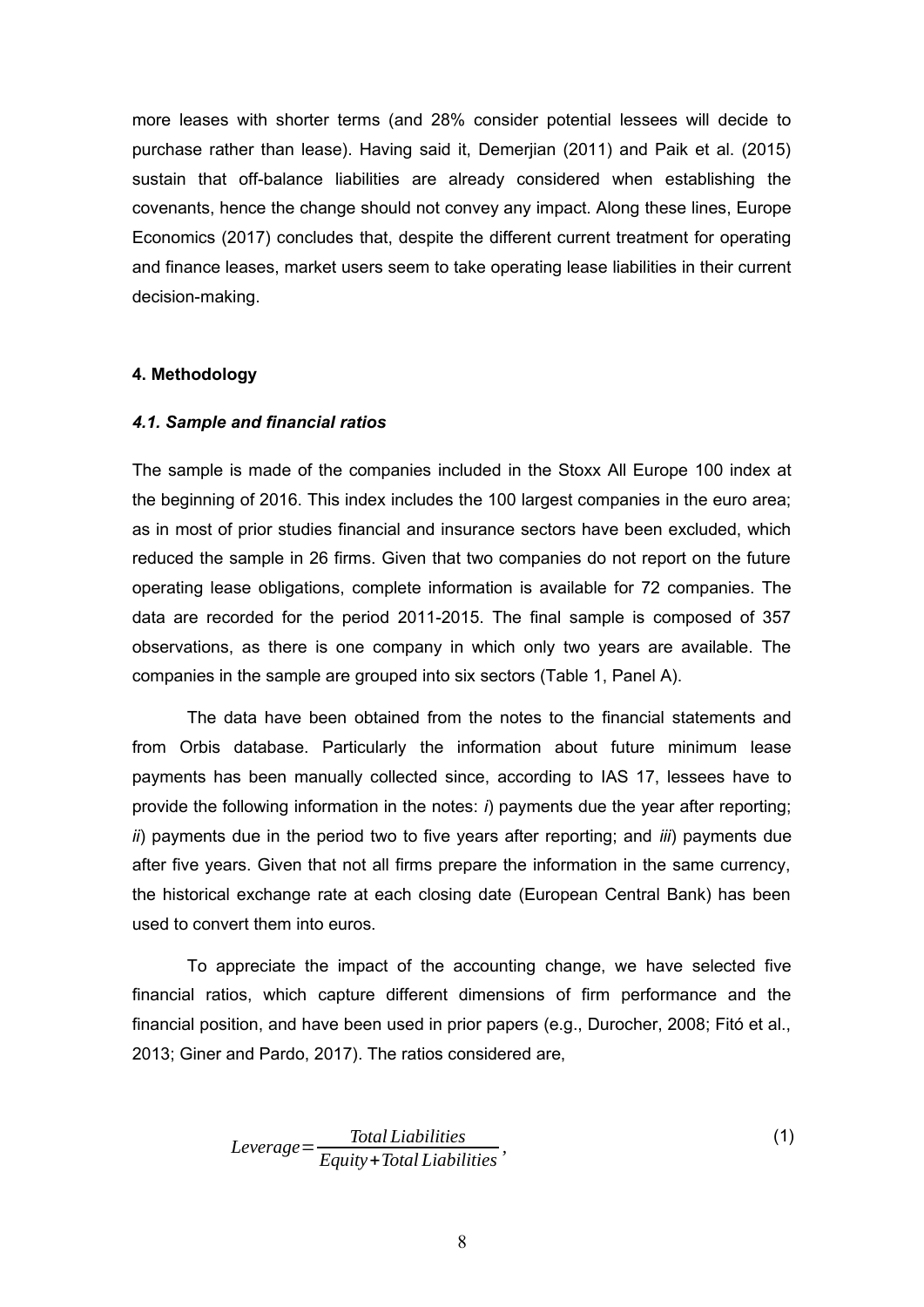$$
Debt_{quality} = \frac{Current\ Liabilities}{Total\ Liabilities} \,, \tag{2}
$$

$$
Liquidity = \frac{Current\;Assets}{Current\; Liabilities} \,,\tag{3}
$$

$$
ROA = \frac{EBIT}{(4)}
$$

$$
OA = \frac{2544}{Average Total Assets},
$$
  
\n
$$
ROE = \frac{Net Income}{Average Equity}.
$$
 (5)

where ROA is return on assets; ROE is return on equity; and EBIT is earnings before interest and taxes.

Ratios (1) and (2) are related with the firm financial structure; while ratio (3) analyses the capacity of companies to deal with their short-term debts; and ratios (4) and (5) measure another dimension, firm performance either from the total firm perspective as a whole, ROA, or from the shareholders' perspective, ROE.

In order to generalize the results of the analysis to all listed companies in the EU, we compare the composition of our sample to the rest of the European listed companies. In the EU listed companies, observations without available information and some outliers have been removed; specifically, cases with negative equity and all cases in which at least one of the following restrictions is not met: -10≤ROA≤10, - 25≤ROE≤25, liquidity≤52, leverage ≤0.989. These restrictions are the result of applying the common practice of detecting outliers by determining an interval spanning over the mean plus/minus three standard deviations, and excluding those observations that exceed. Since the Stoxx All Europe 100 sample is made of the largest companies in Europe, we also restrict the EU listed sample to those that are not small undertakings following the Directive 2013/34/EU criteria (this is that the total assets figure exceeds €4 million and the net sales figure is higher than €8 million).

### (Insert Table 1 over here)

As Table 1 evidences, both samples differ in various ways. Regarding the industry structure in Panel A, considering those industries that normally have a larger proportion of operating leases, the percentage of firms in the retail sectors is smaller in the selective Stoxx All Europe, but it is larger in Transportation, Communication, and other related sectors. As for the information on Panel B, the average firm in the Stoxx All Europe 100 is more than twenty-seven times larger in terms of total assets than other European listed firms, which is not surprising, as the former group includes the largest listed firms in the euro area. Furthermore, those largest firms are much more profitable, the average ROA is twice as much the one of the rest of listed firms, and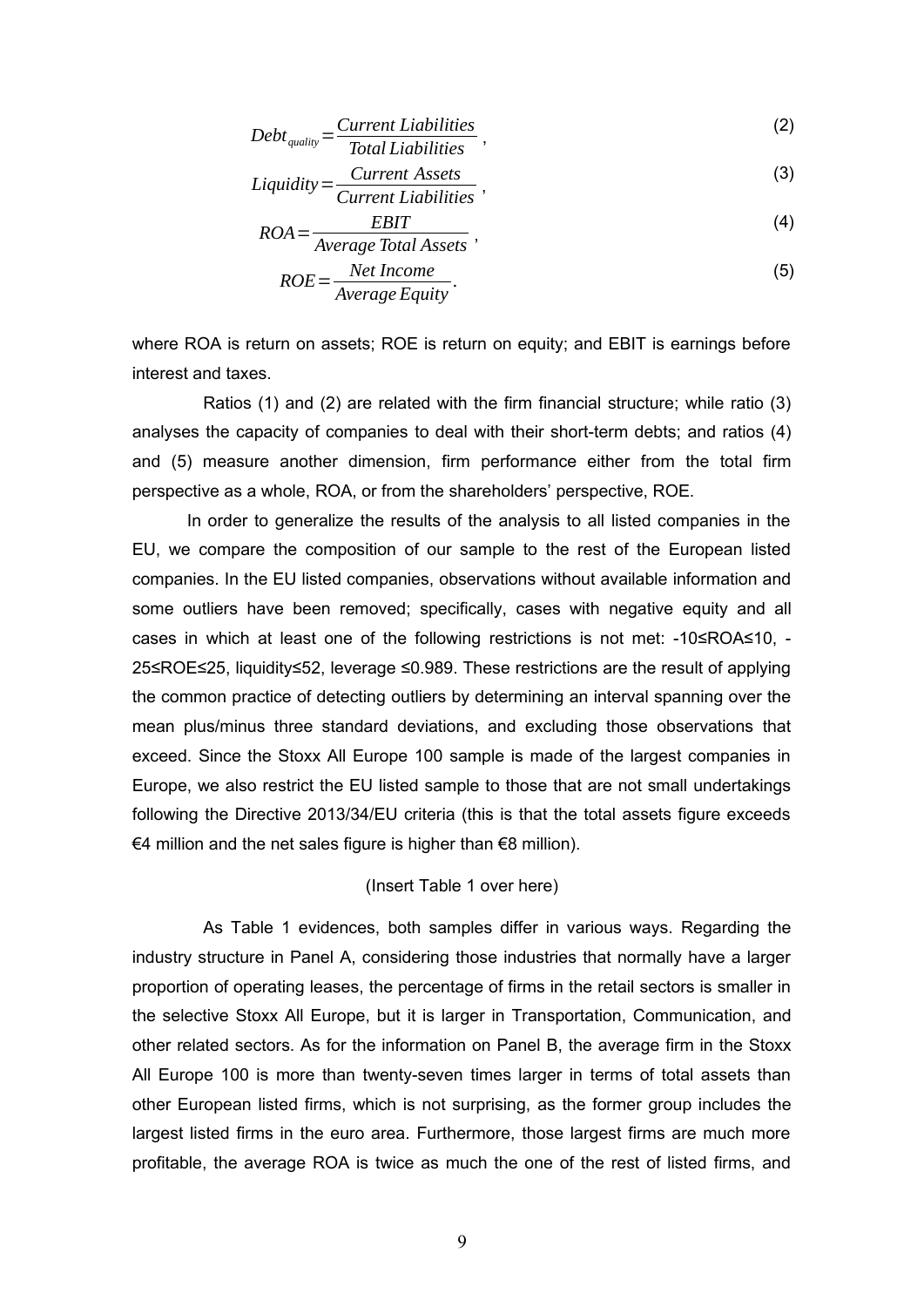ROE is about five time bigger, but median figures of ROA are no so different, 6.6% - 5.4% (in the Stoxx All Europe and the other sample, respectively). However, they have more or less the same leverage ratio, 0.6-0.5 in the two samples; and debt quality and liquidity are different, but differences are moderate.

#### *4.2. Capitalization model*

This study simulates the impact of the capitalization of operating lease contracts in a 5 year period starting in 2019. This implies a big difference with prior as-if studies, which only simulate the implementation in the year under analysis. Moreover, the Monte Carlo method also allows making changes in the assumptions about future; hence, for the first time, several scenarios are considered.

We use the constructive capitalization model to reflect the impact of operating leases on the balance sheet, as if they were recognized from its inception. This method imposes assumptions regarding each single operating lease contract to obtain the present value of the future minimum lease payments (*mlp*) and the value of leased assets. Unlike heuristic methods, the difference between the lease asset and the liability during the lease term causes a decrease of the equity position and an adjustment of deferred taxes.

Some general assumptions of the method are: (*i*) at the inception of each contract, the value of the lease asset is equal to the value of the lease liability and equal to the present value of the future lease payments; (*ii*) at the end of the lease, the book values of the asset and liability are zero; (*iii*) straight-line method is used to amortize assets; (*iv*) all lease payments are made at year end; (*v*) lease payments are constant over the lease term; and *vi*) as the company is a going concern, the operating lease portfolio will be constantly renewed, so we assume that assets are in the middle of their useful life.

Regarding the lease contracts, it is necessary to calculate the minimum lease payments per year. Let us call  $mlp\left(t\right)_{y}$  the minimum lease payment in time  $t$  for all the lease contracts existing in year *y*. Based on the sample data, and given that firms do not report detailed information of  $mlp(t)$  for  $t>5$  in the notes to the financial statements, the remaining life of the lease contracts is obtained by rounding up the result of dividing the total future payment reported for *t* >5, by the amount of the fifth year.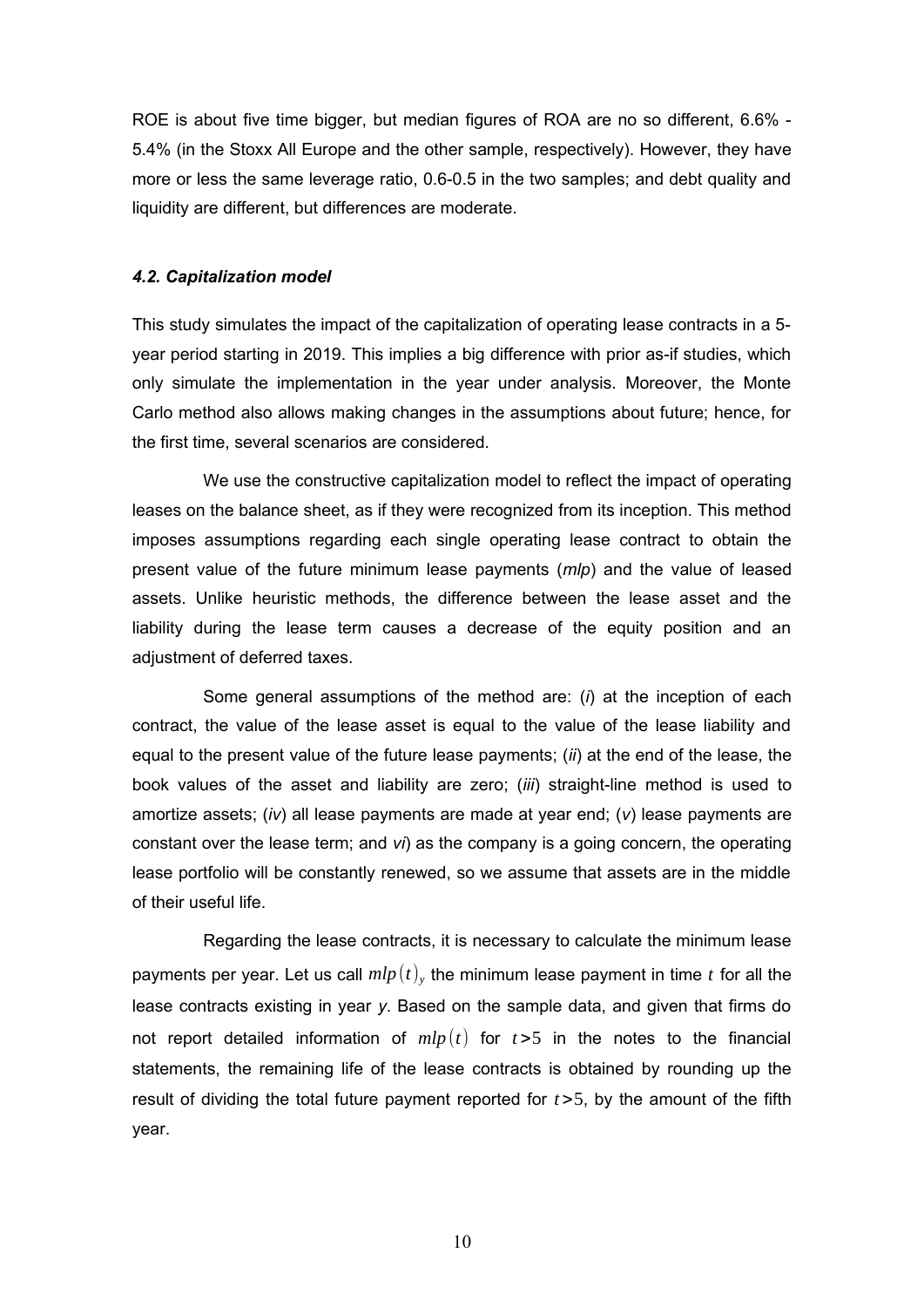Furthermore, we also introduce some specific assumptions to operationalize the model. Thus, the remaining life of any contract (*RL*) is 9, which is the average of the sample under study; as for the discount rate, we use 5%, as Giner and Pardo (2017) evidence results remain consistent to the use of company-time specific rates vs this rate; regarding the tax rate, we use the median of the effective tax rates of the sample, 23.86%, obtained as tax expense divided by earnings before taxes.

Based on the established model, the liability adjustment is,

$$
adjustment_{L} = (mlp(1) \times (1+i)^{-1}) + (mlp(2) \times (1+i)^{-2}) + (mlp(3) \times (1+i)^{-3}) + ... +
$$
\n(6)

where *i* is the discount rate.

The asset adjustment is,

$$
adjustment_{A} = R \times adjustment_{L},
$$
\n(7)

and *R* is,

$$
R = \frac{RL}{TL} \times \frac{1 - (1 + i)^{-TL}}{1 - (1 + i)^{-RL}}
$$
(8)

where *RL* is the remaining lifetime of the lease contract; *TL* is the total life of the lease contract, and *RL*=0.5*×TL*.

The liability adjustment net of taxes is,

$$
net_{\text{adjustment}} = \text{adjustment}_{L} - (\text{adjustment}_{L} - \text{adjustment}_{A}) \times t,
$$
\n(9)

where *t* is the effective tax rate.

Based on those figures, the current and non-current liability adjustments, as well as the equity adjustment are calculated as,

$$
net_{adjustmentCL} = (mlp(1) \times (1+i)^{-1}) - [(mlp(1) \times (1+i)^{-1}) - R \times (mlp(1) \times (1+i)^{-1})]
$$
\n(10)

$$
net_{\text{adjustment}NCL} = net_{\text{i}} - net_{\text{adjustment}CL},\tag{11}
$$

$$
adjustmentE = (adjustmentL - adjustmentA) \times (1-t),
$$
\n(12)

The balance sheet figures after capitalizing operating leases are,

$$
CA_a = CA_o,\tag{13}
$$

$$
NCA_a = NCA_o + adjustment_A,
$$
\n(14)

$$
CL_a = CL_o + net_{adjustment CL},
$$
\n(15)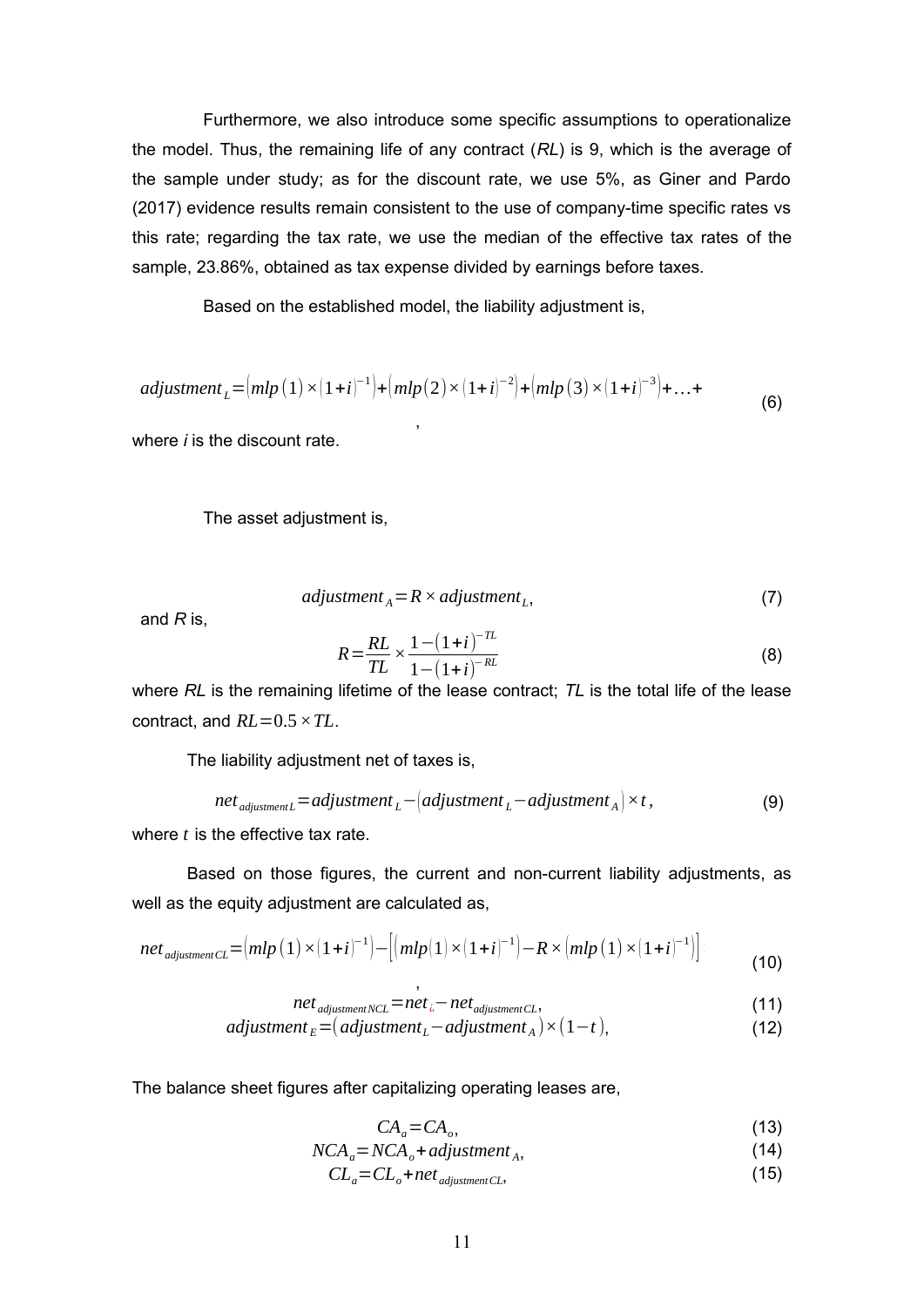$$
NCL_a = NCL_b + net_{adjustment NCL},
$$
\n
$$
F - F - adjustment
$$
\n(17)

$$
E_a - E_b - \alpha \alpha \beta \sin(\theta) E, \tag{17}
$$

where *CA<sup>o</sup>* is original current assets; *NCA<sup>o</sup>* is original non-current assets; *CL<sup>o</sup>* is original current liabilities;  $NCL_o$  is original non-current liabilities; and  $E_o$  is original equity. After operating lease capitalization,  $CA_{a}$  is adjusted current assets,  $NCA_{a}$  is adjusted non-current assets,  $\emph{CL}_{a}$  is adjusted current liabilities,  $\emph{NCL}_{a}$  is adjusted noncurrent liabilities, and  $E_{a}$  is adjusted equity. These figures are the components of ratios (1) to (5).

#### *4.3. The Monte Carlo method*

The Monte Carlo method is a computational algorithm that relies on repeated random sampling (Valencia et al., 2013), directly simulating the underlying process of the variable of interest and, then, calculating the average result of the process as,

$$
a_m = \frac{1}{r} \sum_{i=1}^r x_i,
$$
 (18)

where, *am* is the average result of the Monte Carlo method for the variable of interest *a*, *x* is the individual result of each simulated observation and *r* is the number of simulations (runs). The selection of a sufficient number of runs is needed to generate meaningful and reliable results.

The Monte Carlo result is a consistent and unbiased estimator. Under this method, the average obtained by the simulation process converges to the population

average with a speed *bm* √*r* , where  $b_m$  is the estimated standard deviation. The estimated variance takes the form,

$$
b_{m}^{2} = \frac{\sum_{i=1}^{r} (x_{i} - a_{m})^{2}}{r - 1},
$$
\n(19)

Thus, the confidence intervals are obtained as follows. With probability=95%, the unknown expected value *a* lies in the interval,

$$
\left[a_m - \frac{1.96 b_m}{\sqrt{r}}, a_m + \frac{1.96 b_m}{\sqrt{r}}\right],
$$
\n(20)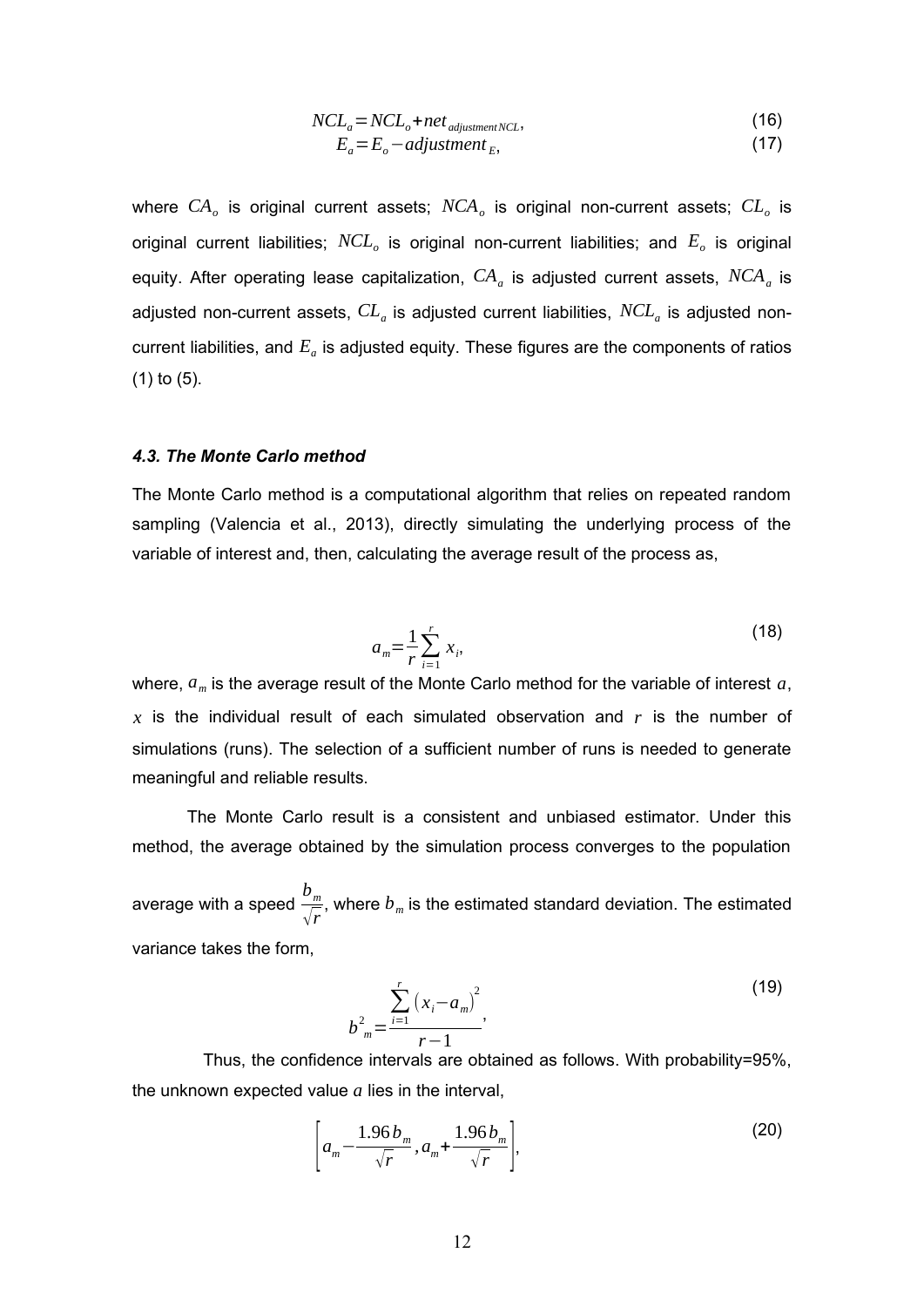In this paper, 11,000,000 runs are performed, since from this number of runs the improvement of the result does not compensate the computational cost. In our model, the estimated standard deviation of the ratios (1) to (5), for  $r = 11,000,000$ , are 0.264, 0.122, 1.630, 0.148 and 0.531, respectively.

The simulation time horizon is from 2019 to 2023. Besides, 2018 is simulated as the year of origin as it provides necessary data in 2019 to calculate the ratios (4) and (5) that involve averages. It should be considered that along the simulation period, some contracts might be early cancelled and others expire (when the lifetime ends), while new contracts are signed.

The model has been written and implemented in the calculation software Wolfram Mathematica 11.0.

#### **5. Results and discussion**

#### *5.1 Numerical results of Monte Carlo simulation*

To estimate the effect of IFRS 16 on the aforementioned financial ratios, simulations of the main accounting figures are performed for 2019-2023 period. The minimum lease payments in *t*for all lease contracts existing in year  $y\left(mlp\left(t\right)_{y}\right)$  are affected each year by its annual variation*Vmlp* (*t*)*.* Let us be *Vmlp* (*t*) the annual variation of the minimum lease payments in *t*due to new contracts and/or cancellations. Thus,  $mlp(t)$ <sub>*y*</sub>= $mlp(t+1)$ <sub>*y*−1</sub>+*Vmlp*(*t*). Note that *Vmlp*(*t*) can be negative if there are more cancellations than new contracts (except for *t*=*RL*).

The simulation procedure is as follows:

- i) Random variables are generated from the best-fit distributions (see Table 2, Panel A).
- ii) Balance sheet and lease related variables  $(mlp(t))$  and  $Vmlp(t)$  *i* are simulated from the equations in Table 2, Panel B, for 2018.
- iii) All those cases in which any of the balance sheet and lease related variables (  $mlp(t)$  or  $Vmlp(9)\dot{\theta}$  is negative are deleted.
- iv) For *y*>2018, *mlp* are simulated as,

$$
mlp(1)y = mlp(2)y-1 + Vmlp(1), mlp(2)y = mlp(3)y-1 + Vmlp(2), ...,
$$
  
\n
$$
mlp(8)y = mlp(9)y-1 + Vmlp(8), mlp(9)y = Vmlp(9).
$$
\n(21)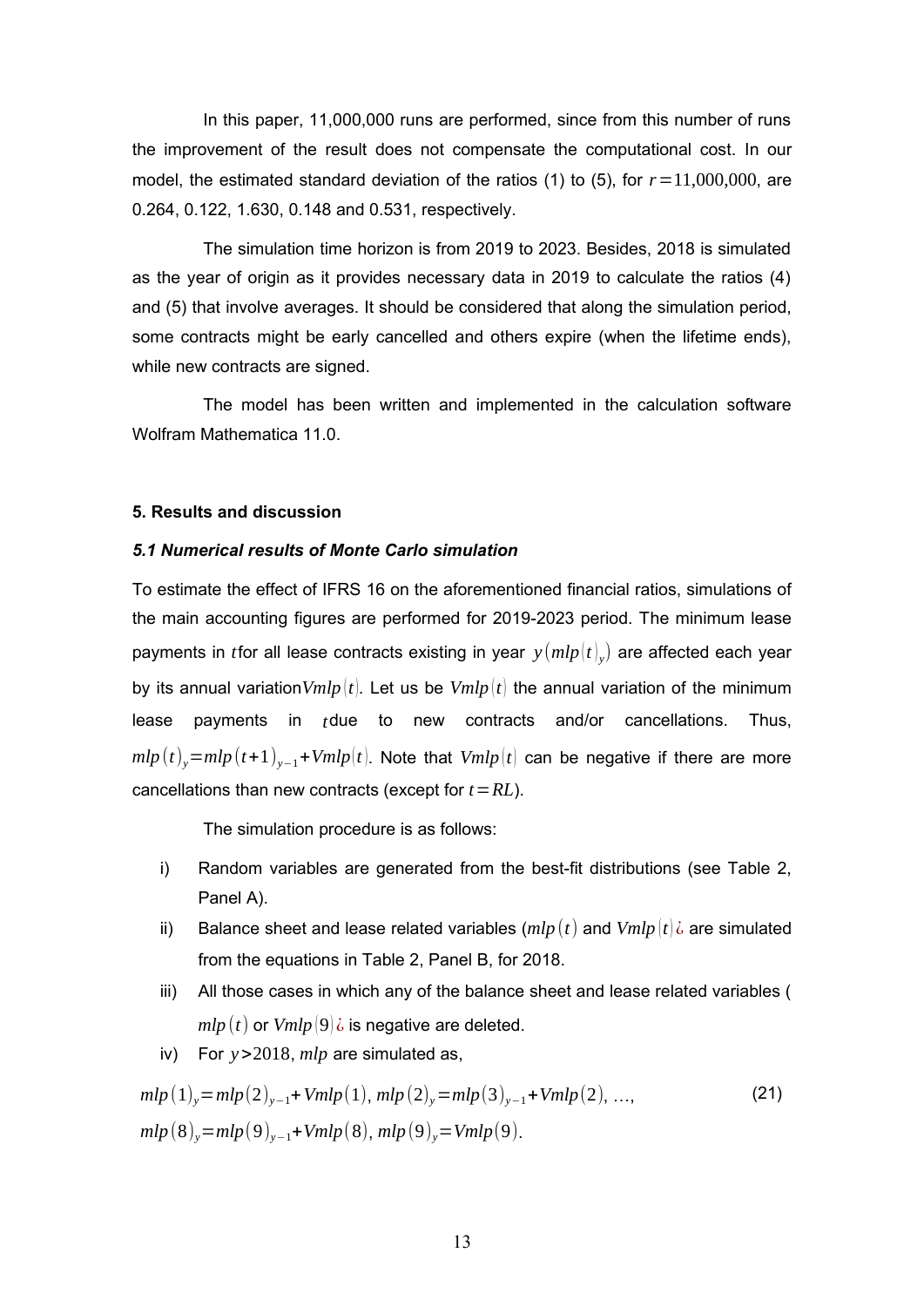- v) The constructive capitalization model is applied to the simulated data, expressions (6) to (17).
- vi) Financial ratios, expressions (1) to (5), are calculated for each year and for the simulated data before and after applying the capitalization model.
- vii) According to the restrictions applied to the sample of EU listed companies (section 4.1), cases in which these restrictions are not met are eliminated.
- viii) The arithmetic mean of each ratio is calculated, for each year and for the simulated data before (IAS 17) and after applying the capitalization model (IFRS 16).

#### (Insert Table 2 about here)

From the sample data, the different accounting figures, this is, the balance sheet groupings (i.e., non-current assets, current assets, equity, non-current liabilities and current liabilities), EBIT, and net income, as well as  $mlp(t)_{y}$  and  $Vmlp(t)$  are modelled using simple linear regression with ordinary least squares (OLS) approach (see Table 2, Panel B). Using a trial error approach, it is determined that current assets (*CA*) is the origin variable providing the best fitting results.

Logarithms have been taken in cases in which the errors presented heteroscedasticity. However, the hypothesis of normality of the errors does not need to be satisfied in this case, since the stochastic disturbances will be simulated according to the probability distribution with higher goodness of fit.

Notice that, according to  $mlp\left(t\right)_{y}$  definition,  $mlp\left(7\right)_{2018}=mlp\left(6\right)_{2018},$  $mlp(8)_{2018}=mlp(6)_{2018}$ ,  $mlp(9)_{2018}=mlp(6)_{2018}$ . Thus,  $Vmlp(7)=Vmlp(6)$  and *Vmlp* $(8)$ =*Vmlp* $(6)$ .

All stochastic variables (*CA* and the OLS regression errors) are fitted to a probability distribution. Only non-significant different distributions (p-value>0.05), according to Pearson Chi Square or Cramer Von Mises values are selected. Those aforementioned methods test the null hypothesis that the distribution of the sample data and the theoretical distribution proposed are coincident. When more than one distribution is non-significantly different, the one with the minimum Akaike Information Criterion (AIC) is selected.

After identifying the underlying distributions of the data, distribution parameters have been estimated with random sampling with replacement (bootstrap) to ensure the robustness and stability of the estimations (Mitchell and Stafford, 2000;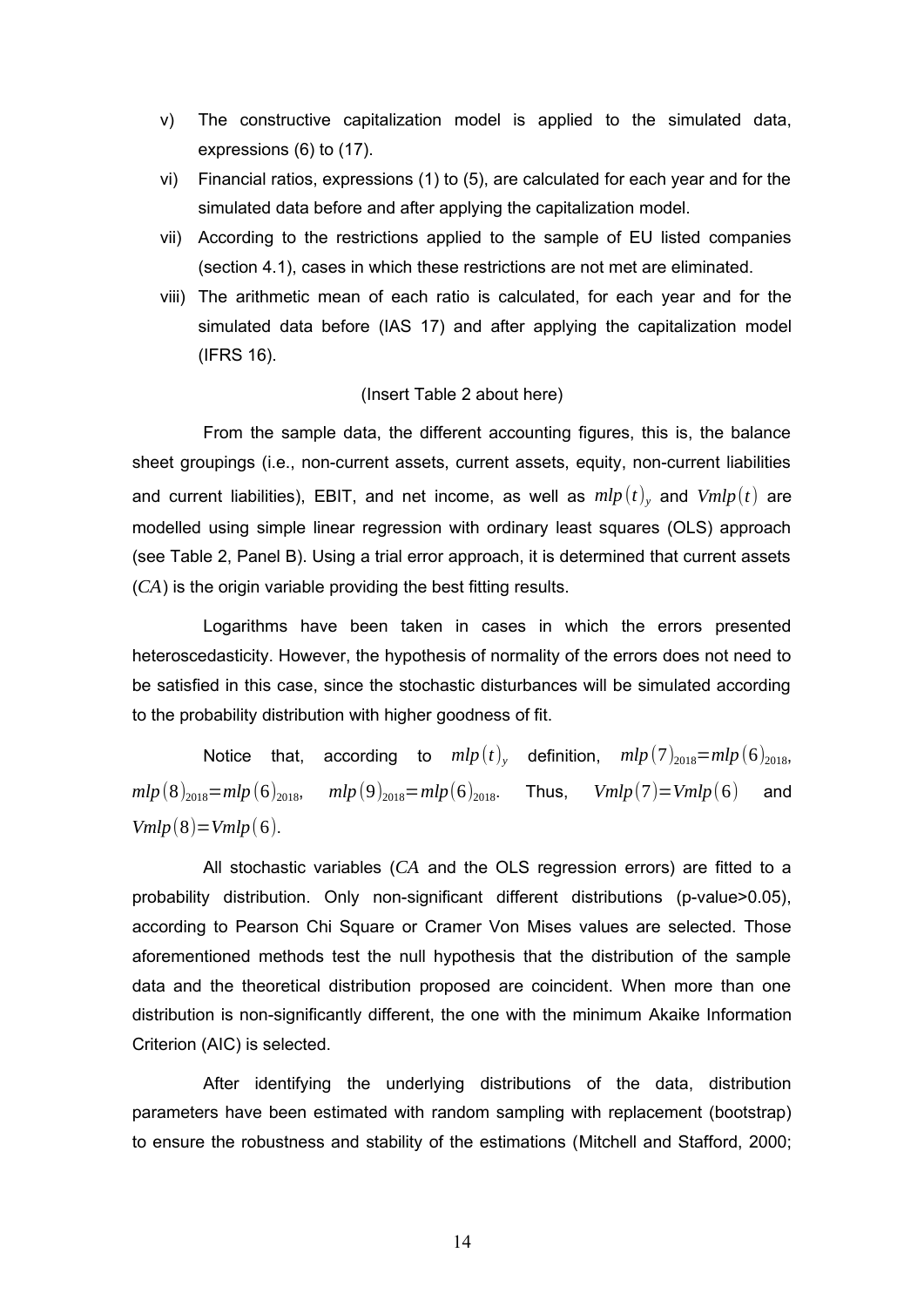Simar and Wilson, 2000). The distributions fitted to the stochastic variables of the model, as well as the main parameters of the fitting, are presented in Table 2, Panel A.

Table 3, Panel A, presents simulated ratios and the variations assuming that the application of IFRS 16 will not affect the structure of operating lease contracts (base scenario). The first row shows the simulation results for each ratio applying IAS 17 (before operating lease capitalization), as the benchmark; the other rows indicate the results applying IFRS 16 per year and the changes in the ratios with respect to that benchmark. After the capitalization, leverage increases by 4.1% in 2019, while debt quality and liquidity decrease by 5.3% and 12.3%, respectively; as for profitability ratios, while ROA decreases by 6.2%, ROE improves by 4.1%. In general, the results are rather stable in the following years.

#### (Insert Table 3 about here)

The simulated ratios before and after the capitalization are also shown in the two Panels of Figure 1, where the dotted lines capture the variability due to the application of IFRS 16.

(Insert Figure 1 about here)

#### *5.2 Other future scenarios*

In prior estimation, we have assumed that the introduction of IFRS 16 will not affect the structure of operating lease contracts (base scenario), but this is just one of the multiple future scenarios. It is quite likely that lessees renegotiate existing contracts, or prepare new ones under different conditions in order to reduce the impact of the new standard on the financial statements. As discussed earlier, some users consider that those changes might affect covenants or compensation bonuses with high employees, among other contracts.

According to a questionnaire survey to UK users and preparers, both groups believe that lease terms would become shorter if operating leases were capitalized, and some preparers argue lease finance would be less attractive (Beattie et al., 2006). In the Deloitte (2011)'s study, 40% of respondents thought the new lease standard would lead to leases with shorter terms. Europe Economics (2017) concludes that lessees will be incentivized to seek solutions that minimize the value of reported operating leases. Around 60% of the interviewees replied they might shorten the new contracts, and enter into ones with more variable payments, or which could be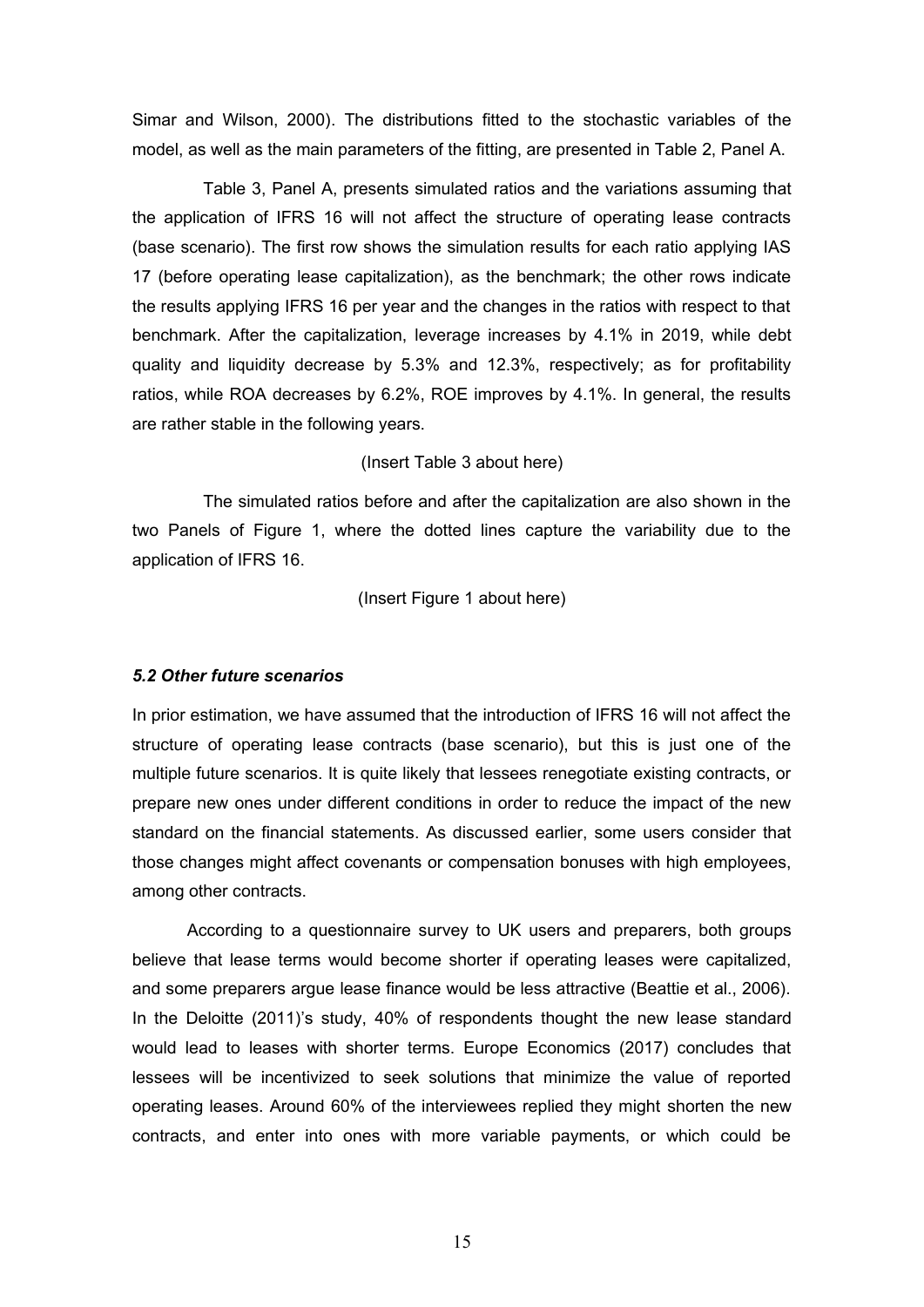interpreted as services rather than leases (the last two transactions are not recognized in the balance sheet).

Based on those results, we consider two scenarios that predict shorter lives. Under the first scenario (*i*), we assume that there will be no payments after 5 years for new lease contracts. Let us define  $Vmlp_t[i]$ , for  $t\geq 5$ , the amount (millions of euros) of new contracts with remaining life *t* years in scenario (*i*), as:

$$
Vmlp5(i) = Vmlp(5), Vmlp6(i)l = 0, Vmlp7(i)l = 0, Vmlp8(i)l = 0,
$$
\n
$$
Vmlp9(i)l = 0, Vmlp5(i) \ge 0,
$$
\n(22)

in scenario (*i*)  $mlp(t)$  for  $t \geq 5$  are defined in Table 4.

Under the second scenario (*ii*), in addition to the assumption of scenario (*i*), the possibility of renegotiating the remaining life of the existing lease contracts is considered. Hence, those contracts that previously had a remaining life of 6, 7, 8, and 9 years will be shortened to 5 years. Thus,  $mlp(t){=}0$  for  $t{\ge}6$  ; and  $Vmlp_t^{\phantom{\dag}}(ii)$  for  $t{\ge}5$  as in expression (22) (see Table 4).

(Insert Table 4 about here)

Note that, as *TL* and *RL* change, equation (8) has to be reformulated each year in scenarios (*i*) and (*ii*).

Furthermore, it seems reasonable that, since under IFRS 16 variable lease payments are not included in the measurement of the lease liability (unless they depend on an index or a rate); firms have an incentive to agree a greater proportion of this type of payments in their new lease contracts. In addition, in accordance with IFRS 16, shorter than twelve-month lease contracts are exempt from being capitalized. Therefore, we assume two other possible scenarios; scenario *(iii)*, in which 20% of the total amount of new contracts will be variable payments; and scenario *(iv)*, in addition to that, 20% of the new contracts will be replaced by short-term lease contracts. These scenarios are modelled as follows,

$$
Vmlp1(iii) = 0.8 \times Vmlp(1), Vmlp2(iii) = 0.8 \times Vmlp(2), \qquad \qquad \dots, \qquad \qquad (23)
$$
  

$$
Vmlp9(iii) = 0.8 \times Vmlp(9), \qquad \qquad \dots,
$$

$$
Vmlp_1(iv)=0.6\times Vmlp(1), Vmlp_2(iv)=0.6\times Vmlp(2), \qquad \qquad \dots, \qquad \qquad (24)
$$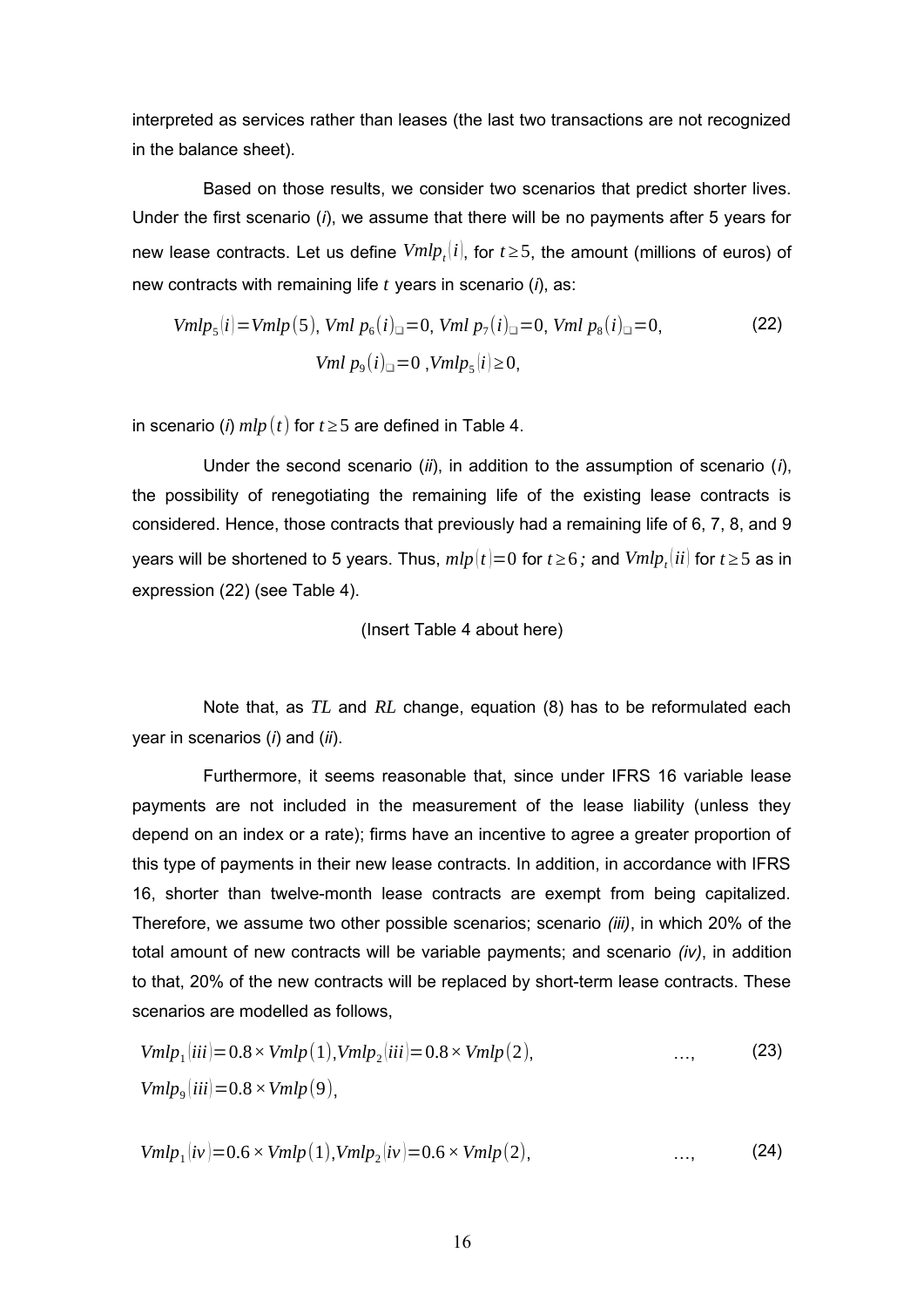$Vmlp_{9}$  $\left|iv\right>=0.6\times Vmlp(9)$ .

Figure 2 exhibits the behaviour of the three most representative ratios, before, this is with IAS 17, and after lease capitalization for the five scenarios. Confidence Intervals (CIs) have been calculated with expression (20), but the 95% CIs are only represented for the base and (*ii*) scenarios. Note that the width of the CI depends on the standard deviation of the ratio, thus the CIs for leverage, in Panel A, are almost imperceptible. Indeed, the new scenarios convey additional results. The leverage ratio increases in all scenarios (significant at 5%), although it remains below the base scenario. Note that significant differences in ROA and ROE compared with the base scenario are obtained for scenario (*ii*), since 95% CIs do not overlap with the CIs base scenario (Panels B and C). However, no substantial differences are found in scenarios (*iii*) and (*iv*) with respect to the base scenario for ROE.

In summary, the strategy of reducing the life of leases, which is mainly captured in scenario (*ii*), will reduce the impact of the entry into force of IFRS 16.

### (Insert Figure 2 about here)

Table 3, Panel B, provides the variation (in percentage) in the five selected ratios under the four scenarios explained above, compared with the simulation results applying IAS 17 (first row in Panel A).

Given the existing accounting literature does not provide dynamic results and estimations of the impact of different lease policies after the entry into force of IFRS 16, we cannot make comparisons.

#### **6. Conclusions**

This paper has employed the Monte Carlo simulation method to capture the impact of implementing IFRS 16. This can be seen as a contribution of the paper, as despite the potential usefulness of simulation methods, they are not common in accounting research. The method used allows considering complex situations for which there is no available data, incorporating the uncertainty about the future in the estimations. In addition, we claim this is a policy relevant paper that could be useful after IFRS 16 is implemented in the post-implementation review of the new standard. Our results support the idea that, with the exception of the first year, there will not be additional impact on the key financial ratios. Indeed, in 2019, as in other as-if more traditional studies, leverage will increase and debt quality and liquidity ratios will decrease; while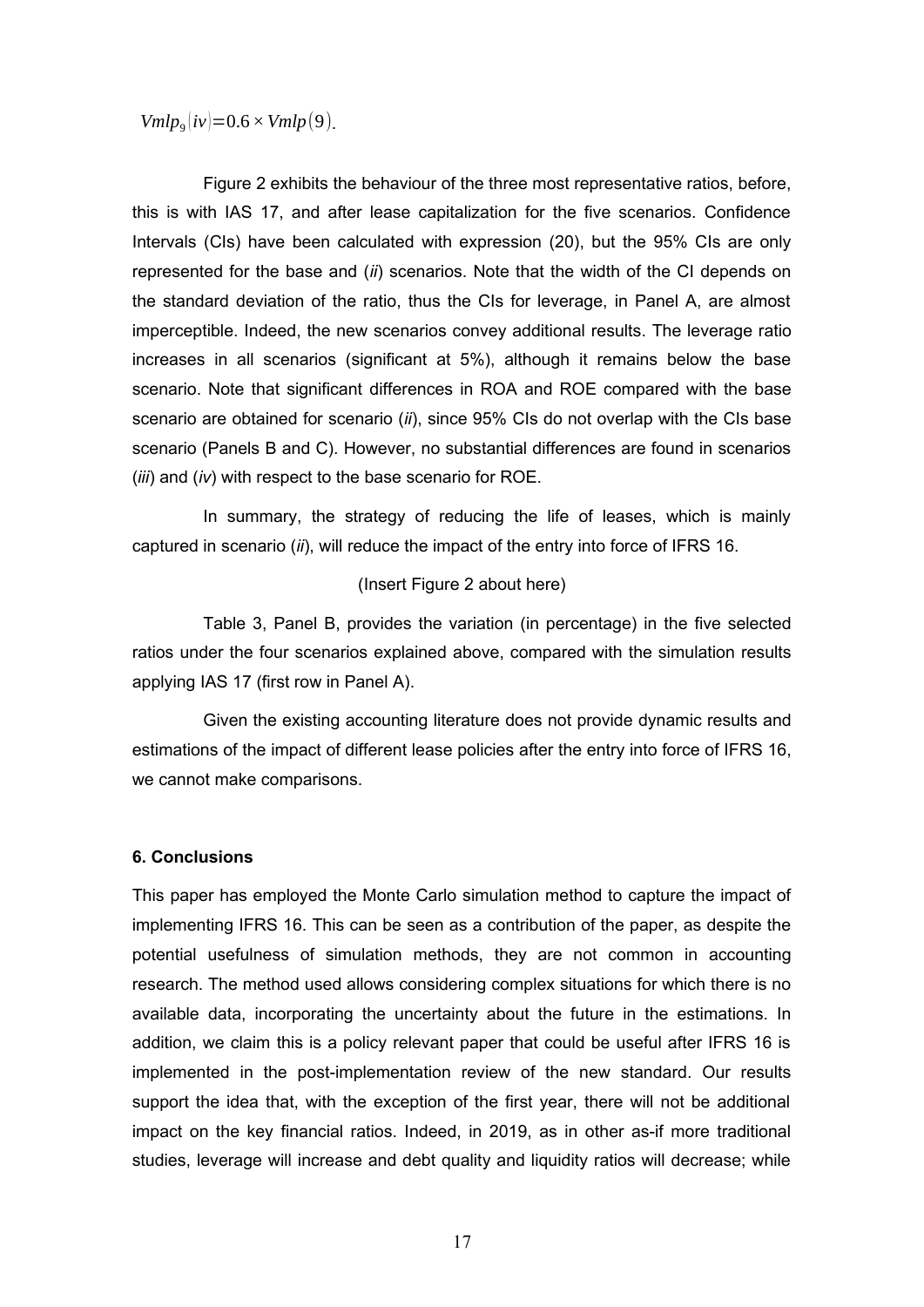the impact on profitability ratios will vary; thus, return on assets will decrease while return on equity will increase. Moreover, our dynamic approach provides results that are rather consistent to several likely estimation scenarios, in which we consider changes in the contracts to reduce the impact of lease capitalization on the balance sheet. However, we identify significant differences under the strategy of reducing the life of leases, as it will smooth the impact of the new treatment for lease contracts. Although the study is based on companies in the Stoxx All Europe 100 index, we think that the results can be useful for similar firms in other contexts.

Nevertheless, this study is not without limitations. First, to improve the comparability of results between scenarios and narrow the simulation error, further simulations increasing the number of runs could be performed, but this is always a cost-benefit decision that has to be made. Second, as in any estimation, this study is subject to a number of assumptions to apply both the constructive method and the Monte Carlo method.

#### **References**

- Abdel-Khalik, A.R. (1981). *The Economic Effects on Lessees of FASB Statement No. 13, Accounting for Leases*. FASB. Stamford, CT.
- Balakrishnan, R. & Penno, M. (2014). Causality in the context of analytical models and numerical experiments, *Accounting, Organizations and Society* 39, 531–534.
- Barral, A., Cordobés, M., & Ramírez, J. (2014). Los arrendamientos operativos: impacto de su reconocimiento en los estados financieros y en la política de financiación de las compañías españolas y del Reino Unido. *Spanish Accounting Review / Revista de Contabilidad*, 17 (2), 212–223.
- Beattie, V., Edwards, K., & Goodacre, A. (1998). The impact of constructive operating lease capitalisation on key accounting ratios. *Accounting and Business Research*, 28 (4), 233–254.
- Beattie, V., Goodacre, A., & Thomson, S.J. (2006) International lease-accounting reform and economic consequences: The views of U.K. users and preparers, *The International Journal of Accounting*, 41, 75– 103.
- Beneish, M., and Press, E. (1993). Cost of Technical Violation of Accounting-Based Debt Covenants. *The Accounting Review*, 68, 233–57.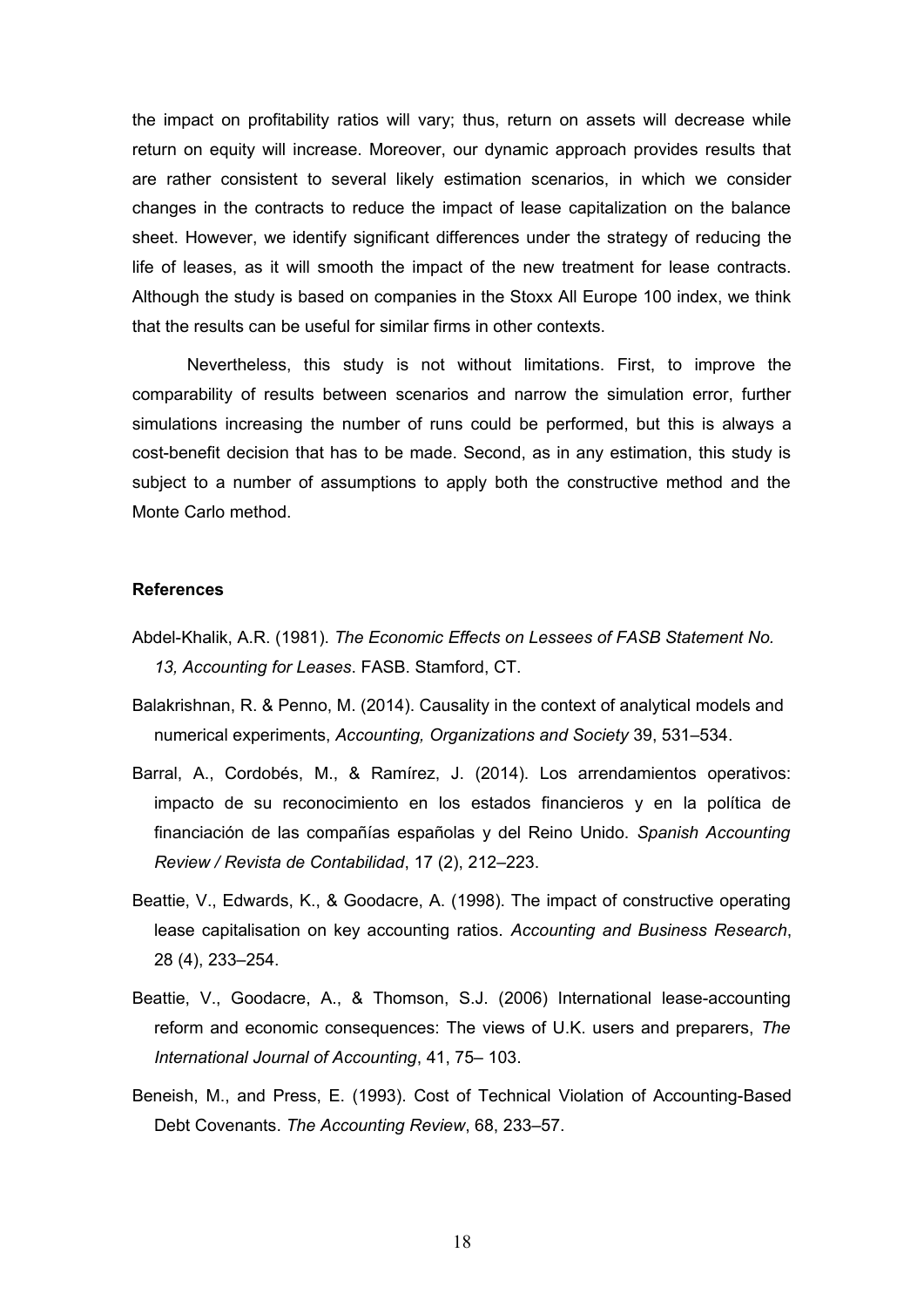- Beatty, A., Liao, S., & Weber, J. (2010). Financial Reporting Quality, Private Information, Monitoring, and the Lease-versus-Buy Decision. *The Accounting Review*, 85 (4): 1215–1238.
- Beneish, M., & Press, E. (1993). Cost of Technical Violation of Accounting-Based Debt Covenants. *The Accounting Review*, 68, 233–57.
- Bennett, B.K., & Bradbury, M.E. (2003). Capitalizing non‐cancelable operating leases. *Journal of International Financial Management & Accounting*, 14 (2), 101–114.
- Boyle, P., Broadieb, M., & Glasserman, P. (1997). Monte Carlo methods for security pricing. *Journal of Economic Dynamics and Control*, 21, 1267-1321
- Bryan, S.H., Lilien, S., & Martin, D.R. (2010). The Financial Statement Effects of Capitalizing Operating Leases. Assessing the Impact of the Right-to-Use Model. *The CPA Journal,* August, 36–41.
- Cornaggia, K.J., Franzen, L.A., & Simin, T.T. (2013). Bringing assets onto the balance sheet. *Journal of Corporate Finance*, 22, 345–360.
- Dechow, P.M., Ge, W., Larson, C.R., & Sloan, R.G. (2011). Predicting material accounting misstatements. *Contemporary Accounting Research*, 28 (1), 17–82.
- Deloitte (2011). How prepared is your organization to cope with these new standards? A Deloitte survey on the FASB's proposed changes to lease accounting standards. Available at: http://www.iasplus.com/en/binary/usa/1102usleasessurvey.pdf.
- Demerjian, P.R. (2011). Accounting standards and debt covenants: Has the "balance sheet approach" led to a decline in the use of balance sheet covenants? *Journal of Accounting & Economics*, 52, 278–202.
- Detemple, J., Garcia, R., & Rindisbacher, M. (2005). Intertemporal asset allocation: A comparison of methods. *Journal of Banking & Finance,* 29, 2821–2848.
- Duke, J.C., Hsieh S.-J., & Su, Y. (2009). Operating and synthetic leases: exploiting financial benefits in the post-Enron era. *Advances in Accounting*, 25 (1), 28–39.
- Durocher, S. (2008). Canadian evidence on the constructive capitalization of operating leases. *Accounting Perspectives*, 7 (3), 227–256.
- EFRAG (2016). IFRS 16 Leases. Quantitative assessment of accounting impacts. July. Paper 08-02.

Europe Economics (2017). Ex ante impact assessment of IFRS 16. February.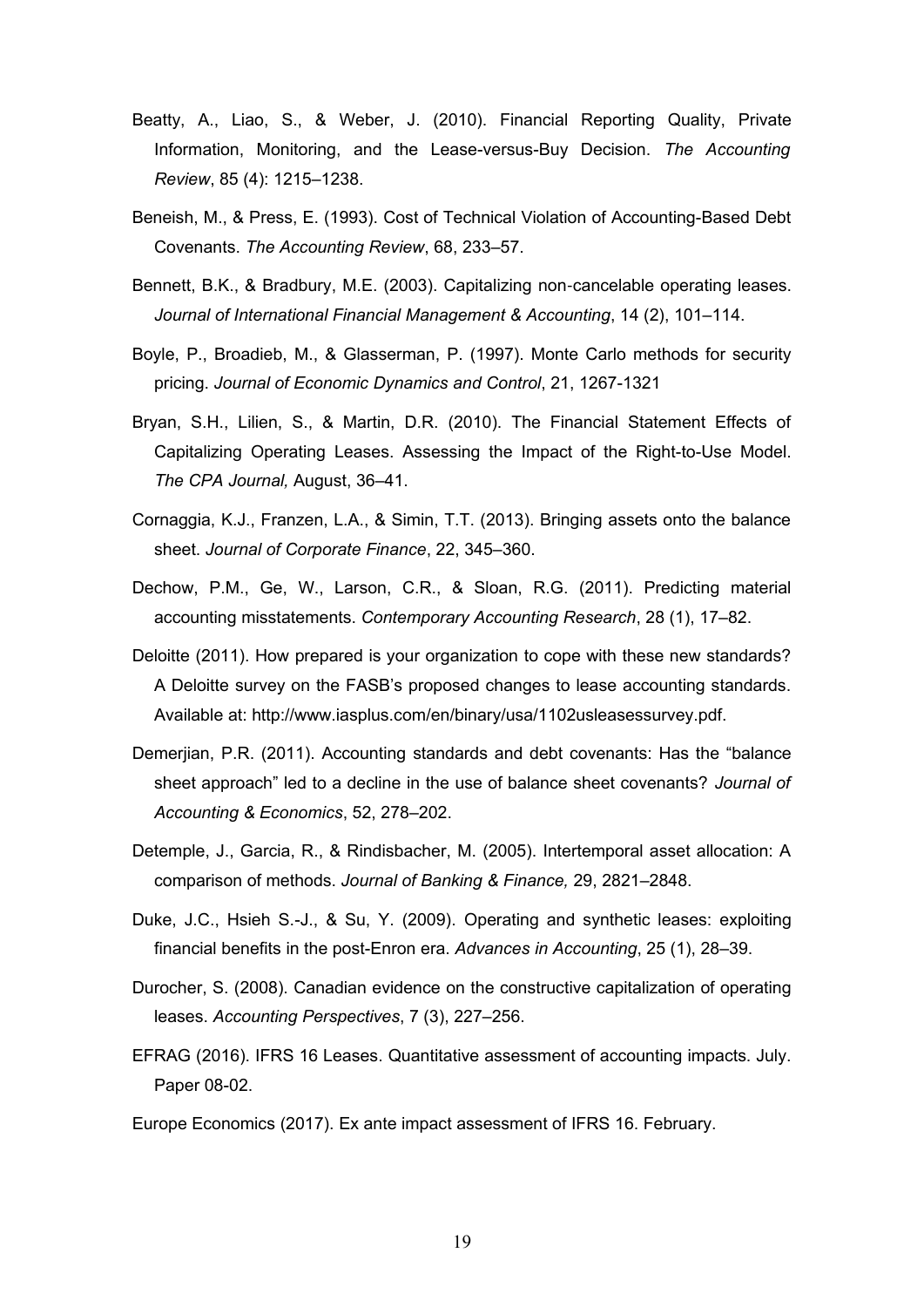- Financial Accounting Standards Board (2016). *Leases Accounting Standards Update (ASU) No. 2016-02 (Topic 842)*. Stamford, CT: FASB.
- Fitó, M.Á., Moya, S., & Orgaz, N. (2013). Considering the effects of operating lease capitalization on key financial ratios. *Spanish Journal of Finance and Accounting / Revista Española de Financiación y Contabilidad*, 42 (159), 341–369.
- Franz, D.R., HassabElnaby H.R., & Lobo, G.F. (2014). Impact of proximity to debt covenant violation on earnings management. *Review of Accounting Studies*, 19, 473–505.
- Fülbier, R.U., Silva, J.L., & Pferdehirt, M.H. (2008). Impact of lease capitalization on financial ratios of listed German companies. *Schmalenbach Business Review*, 60 (2), 122–144.
- Giner, B., & Pardo, F. (2017). Operating lease decision and the impact of capitalization in a bank-oriented country. *Applied Economics*, 49 (19), 1886–1900.
- Goodacre, A. (2003). Operating lease finance in the UK retail sector. *International Review of Retail, Distribution and Consumer Research*, 13 (1), 99–125.
- Imhoff, E.A., & Thomas, J. (1988). Economic consequences of accounting standards: The lease disclosure rule change, *Journal of Accounting and Economics*, 10: 277– 310.
- Imhoff, E.A., Lipe, R.C., & Wright, D.W. (1991). Operating leases: impact of constructive capitalization. *Accounting Horizons*, 5(1), 51–63.
- International Accounting Standards Committee (1997). *International Accounting Standard No. 17: Leases*, IASB, London.
- International Accounting Standards Board (2009). *Preliminary Views. Leases. DP/2009/01*. IFRS Foundation. March. London.
- International Accounting Standards Board (2010). *Exposure Draft. Leases. ED/2010/9. IFRS Foundation*. August. London.
- International Accounting Standards Board (2013). *Exposure Draft. Leases. ED/2013/6. IFRS Foundation*. May. London.
- International Accounting Standards Board (2016a). *Leases. International Financial Reporting Standard No. 16*. IFRS Foundation. March. London.
- International Accounting Standards Board (2016b). *Effects Analysis. IFRS 16 Leases.* IFRS Foundation. January. London.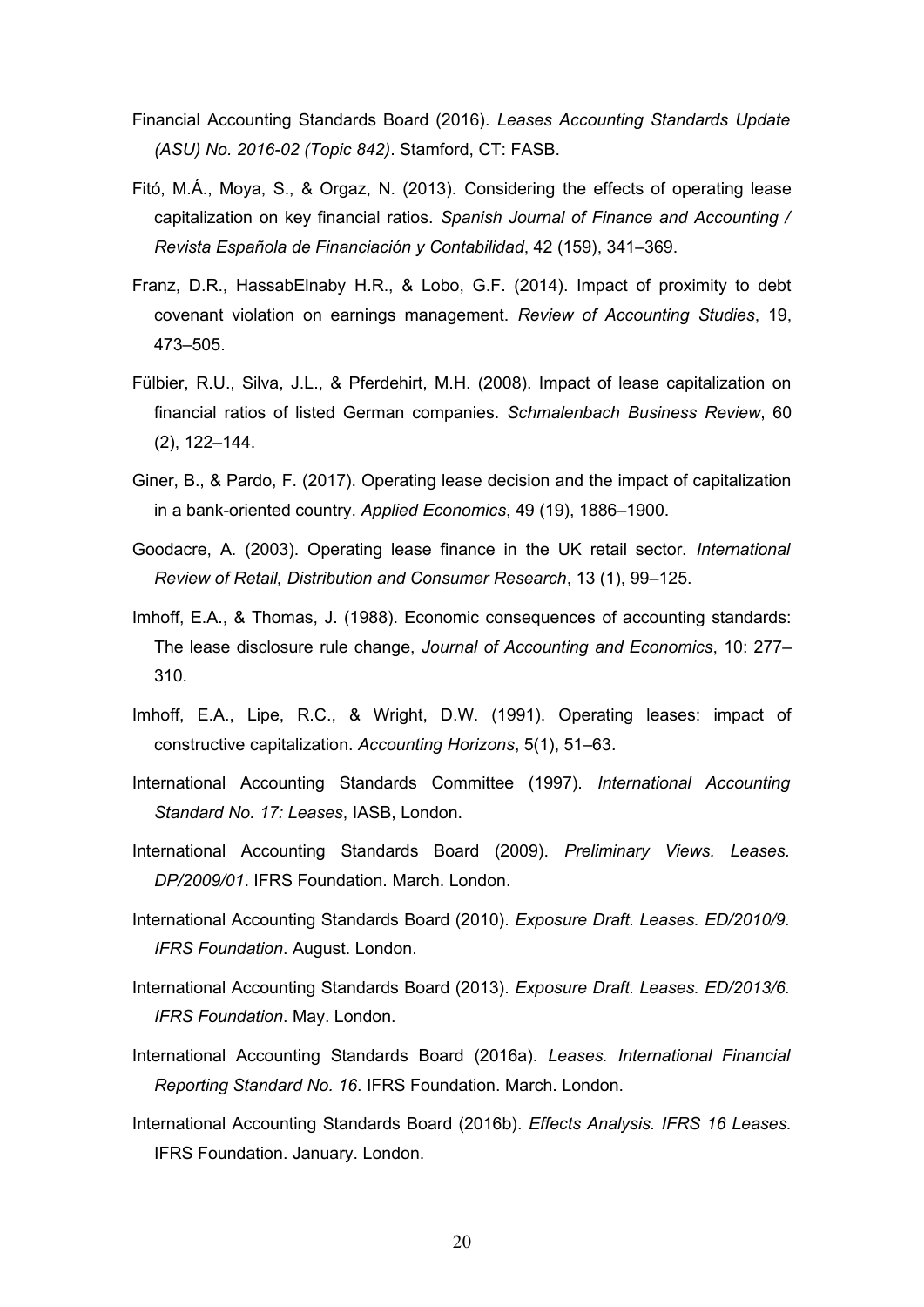- Labro, E. (2015). Using simulation methods in accounting research. *Journal of Management Control,* 26, 99-104.
- Mitchell, M.L., Stafford, E. (2000). Managerial decisions and long-term stock price performance. *Journal of Business*, 73 (3), 287-329.
- Mody, A., Taylor, M.P. & Kim, J.Y. (2001). Modelling fundamentals for forecasting capital flows to emerging markets, *International Journal of Finance & Economics*, 6 (3), 201-216.
- Mulford, C., & Gram, M. (2007). The effects of lease capitalization on various financial measures: An analysis of the retail industry. *Journal of Applied Research in Accounting & Finance*, 2 (2), 3–13.
- Nelson, A.J. (1963). Capitalising leases: The effect on financial ratios. *Journal of Accountancy,* 41, 49–58.
- Nikolaev, V.N. (2010). Debt Covenants and Accounting Conservatism. *Journal of Accounting Research*, 48 (1), 137–175.
- Paik, D.G.H., van der Laan Smith, J.A., Lee, B.B., & Yoon, S.W. (2015). The relation between accounting information in debt covenants and operating leases. *Accounting Horizons*, 29 (4), 969–996.
- Pastor, J.M., & Peraita, C. (2016). The Tax Returns of Public Spending on Universities: An Estimate with Monte Carlo Simulations, *Regional Studies*, 50 (11): 1863-1875.
- PwC (2016). A study on the impact of lease capitalization: IFRS 16: The new leases standard. February.
- Reher, G., & Wilfling, B. (2014). The valuation of European call options on zero-coupon bonds in the run-up to a fixed exchange-rate regime, *International Review of Economics and Finance* 29, 483–496.
- Securities and Exchange Commission (SEC) (2005). *Report and recommendations pursuant to Section 401 (c) of the Sarbanes-Oxley Act of 2002 on arrangement with off-balance-sheet implications, special purpose entities, and transparency of filings by issuers*. Available at: [http://www.sec.gov/n](http://www.sec.gov/)ews/studies/soxoffbalancerpt.pdf.
- Simar, L., Wilson, P.W. (2000). Statistical Inference in Nonparametric Frontier Models: The State of the Art. *Journal of Productivity Analysis*, 13 (1), 49-78.
- Valencia, A., Smith, T.J., & Ang, J. (2013). The effect of noisy fair value measures on bank capital adequacy ratios. *Accounting Horizons*, 27 (4), 693-710.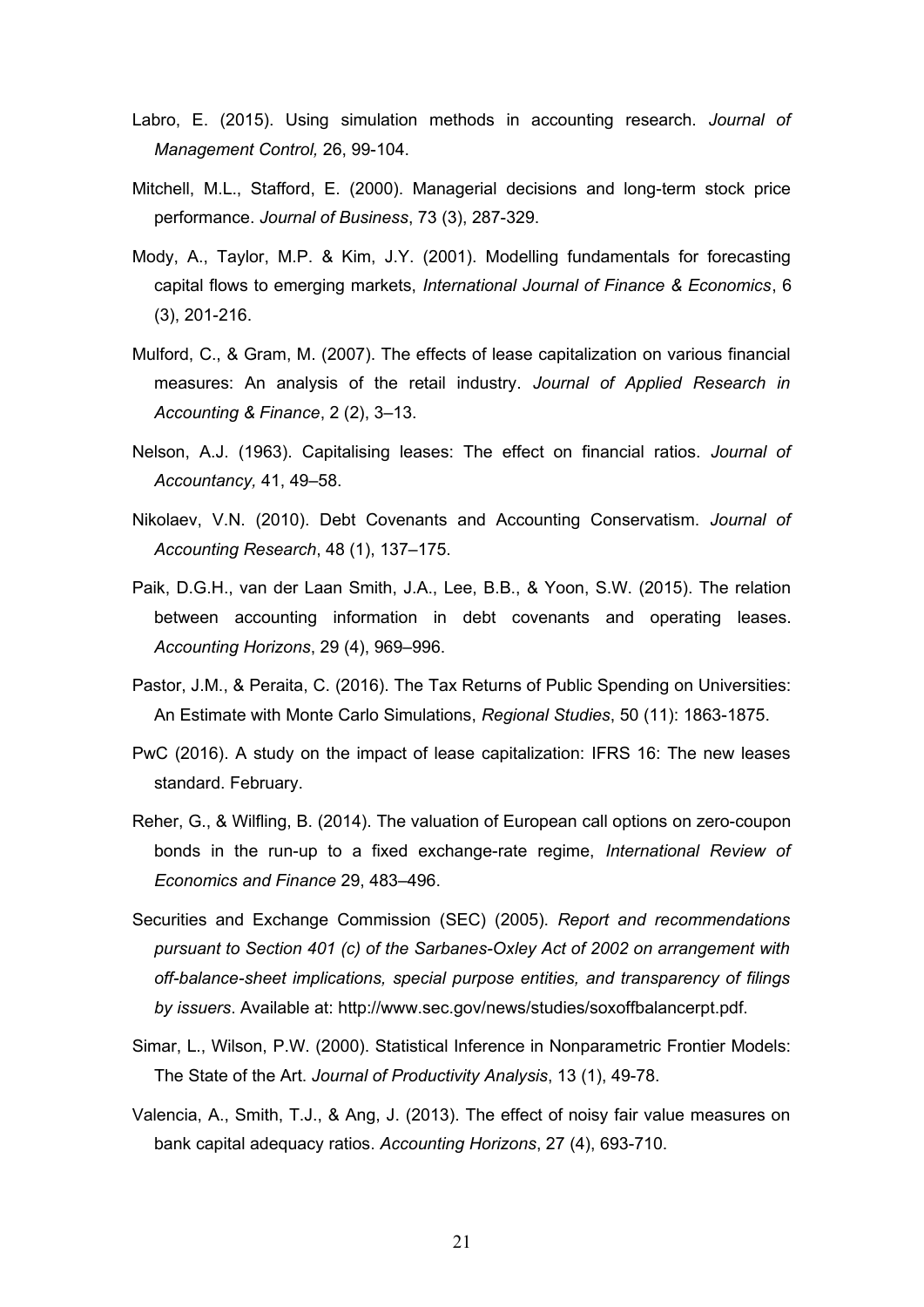# **Table 1. Comparison between of the sample and EU listed companies**

**Panel A: Industry classification**

|                                              | <b>Stoxx All Europe 100</b> | <b>EU listed companies*</b> |
|----------------------------------------------|-----------------------------|-----------------------------|
| <b>Mining; Construction</b>                  | 10.6%                       | 7.5%                        |
| Manufacturing                                | 60.6%                       | 45.5%                       |
| <b>Transportation, Communications,</b>       |                             |                             |
| <b>Electric, Gas &amp; Sanitary Services</b> | 19.7%                       | 11.7%                       |
| <b>Wholesale Trade; Retail Trade</b>         | 1.5%                        | 9.9%                        |
| <b>Real Estate</b>                           | 1.5%                        | 3.9%                        |
| <b>Services</b>                              | 6.1%                        | 21.4%                       |
| <b>TOTAL</b>                                 | 100.0%                      | 100.0%                      |

# **Panel B: Descriptive statistics**

|                                                                                                                     | <b>Stoxx All Europe 100</b> |               |             | <b>EU listed companies*</b> |  |  |
|---------------------------------------------------------------------------------------------------------------------|-----------------------------|---------------|-------------|-----------------------------|--|--|
|                                                                                                                     | Mean                        | <b>Median</b> | <b>Mean</b> | <b>Median</b>               |  |  |
| <b>Total assets</b>                                                                                                 | 70,286.050                  | 42,757.945    | 2,606.469   | 243.123                     |  |  |
| <b>Net sales</b>                                                                                                    | 41,226.595                  | 27,432.400    | 1,899.207   | 189.976                     |  |  |
| Leverage                                                                                                            | 0.597                       | 0.600         | 0.542       | 0.548                       |  |  |
| <b>Debt Quality</b>                                                                                                 | 0.466                       | 0.435         | 0.607       | 0.632                       |  |  |
| Liquidity                                                                                                           | 1.214                       | 1.137         | 1.851       | 1.471                       |  |  |
| <b>ROA</b>                                                                                                          | 0.080                       | 0.066         | 0.045       | 0.054                       |  |  |
| <b>ROE</b>                                                                                                          | 0.157                       | 0.132         | 0.031       | 0.083                       |  |  |
| Note: * EU listed companies (excluded Stoxx All Europe 100 companies) with total assets figure exceeding €4 million |                             |               |             |                             |  |  |

ope 100 companies) with total assets figure exceeding<br> and the net sales figure is higher than €8 million.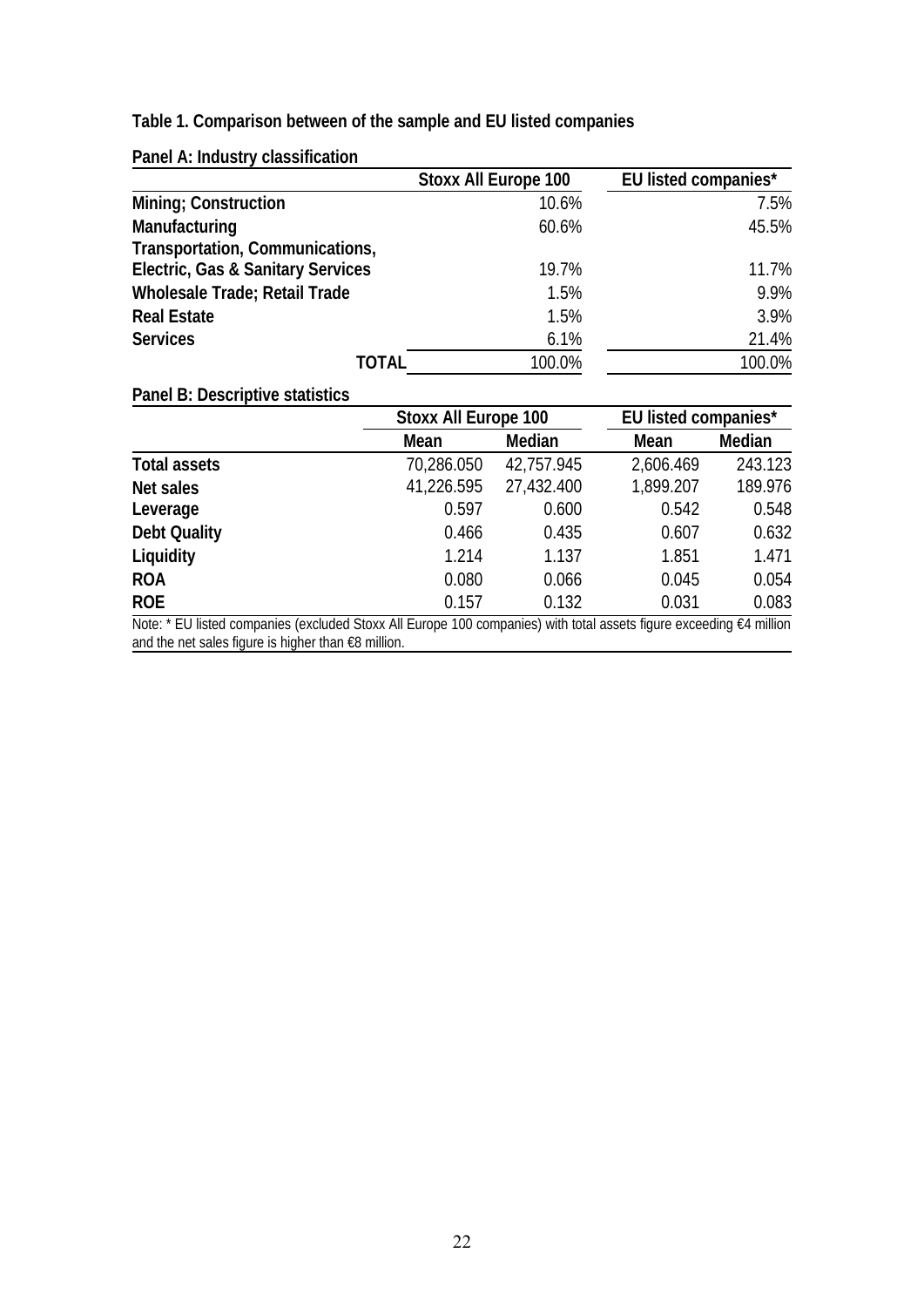| Table 2. Monte Carlo simulation procedure |  |  |  |
|-------------------------------------------|--|--|--|
|-------------------------------------------|--|--|--|

| Panel A: Probability distributions fitted to the stochastic variables of the model |                                       |          |                                      |  |  |  |  |  |
|------------------------------------------------------------------------------------|---------------------------------------|----------|--------------------------------------|--|--|--|--|--|
| Variable                                                                           | <b>Probability distribution</b>       | Variable | <b>Probability distribution</b>      |  |  |  |  |  |
| CA                                                                                 | Mixture                               | $e_{10}$ | Mixture [{0.8944,0.1055}, {Cauchy [- |  |  |  |  |  |
|                                                                                    | [{0.7627,0.2372}, Gamma[2.231, 565]   |          | 1.8592,24.54376], LogNormal [5.1787, |  |  |  |  |  |
|                                                                                    | 4.749], Uniform [{605.88, 92570.52}]} |          | $0.7917$ ]                           |  |  |  |  |  |
| e <sub>1</sub>                                                                     | Logistic [-136.961, 2755.486]         | $e_{11}$ | TStudent [54.3261, 34.7809, 0.9187]  |  |  |  |  |  |
| e <sub>2</sub>                                                                     | Mixture [{0.641,0.359},               | $e_{12}$ | Mixture [{0.7301,0.2698}, {Normal [- |  |  |  |  |  |
|                                                                                    | {Normal[1759.555, 5707.5003],         |          | 25.7460,21.9772], Normal             |  |  |  |  |  |
|                                                                                    | Normal [19163.357, 18365.317]}]       |          | [74.1128,203.9814]}]                 |  |  |  |  |  |
| $e_3$                                                                              | Mixture [{0.845,0.154}, {Cauchy[-     | $e_{13}$ | TStudent [-8.6267,0.4338,0.3711]]    |  |  |  |  |  |
|                                                                                    | 2031.257,6400.134], Gamma             |          |                                      |  |  |  |  |  |
|                                                                                    | [4.315, 8109.457]                     |          |                                      |  |  |  |  |  |
| e <sub>4</sub>                                                                     | TStudent [-107.331, 1120.833,         | $e_{14}$ | TStudent [1.8322, 4.6180, 0.778]     |  |  |  |  |  |
|                                                                                    | 1.406]                                |          |                                      |  |  |  |  |  |
| e <sub>5</sub>                                                                     | Mixture [{0.219,0.7806},              | $e_{15}$ | TStudent [-23.7401,46.8783, 1.0059]  |  |  |  |  |  |
|                                                                                    | {Normal[1271.0358,10631.1130], No     |          |                                      |  |  |  |  |  |
|                                                                                    | rmal[-314.3649,1746.5288]}]           |          |                                      |  |  |  |  |  |
| e <sub>6</sub>                                                                     | Cauchy [3.0514, 26.1341]              | $e_{16}$ | TStudent [-10.2339,11.3516, 0.8417]  |  |  |  |  |  |
| e <sub>7</sub>                                                                     | TStudent [5.2188,9.664, 0.829]        | $e_{17}$ | Weibull [0.6795, 186.4527, -         |  |  |  |  |  |
|                                                                                    |                                       |          | 199.89731                            |  |  |  |  |  |
| $e_{8}$                                                                            | Cauchy [5.6048, 15.6085]              | $e_{18}$ | Mixture [{0.6015,0.3984}, {Normal[-  |  |  |  |  |  |
|                                                                                    |                                       |          | 133.9709,183.734501], Normal[202.41  |  |  |  |  |  |
|                                                                                    |                                       |          | 79, 1132.6557]}]                     |  |  |  |  |  |

#### $e<sub>9</sub>$ TStudent [4.992, 5.795,0.839]

#### **Panel B: Equations of OLS regression models Dependent variable CLS Equation P-value**  $R^2$ *CL* 1117.67+(0.816546∗*CA*)+*e*<sub>1</sub> 0.004 0.903 *NCL*  $3938.03 + (1.07165 \cdot CL) + e_2$ 0.000 0.643  $NCA$  (33.4747  $*(NCL^{0.718125}))+e_3$ 0.000 0.873 *E* (*CA*+*NCA*)−(*CL*+*NCL*) ¿ 573.106+(0.109552∗*E*)+*e*<sup>4</sup> 0.000 0.334 *EBIT* 2552.22+(0.765167∗¿)+*e*<sup>5</sup> 0.000 0.432 *mlp* (1)  $-24.4064+(0.0317034*CA)+e_{18}$  0.000 0.389  $mlp(2)$  (0.684485 \* ( $mlp(1)^{0.987768})$ )+ $e_6$ 0.000 0.949  $mlp(3)$  (0.953904 \*  $(mlp(2)^{0.994356})$ )+  $e_7$ 0.000 0.989  $mlp(4)$  (0.876323 \*  $(mlp(3)^{1.0034})$ )+  $e_8$ 0.000 0.981 *mlp* (5) (0.900753 \* (*mlp* (4)<sup>1.00834</sup>))+*e*<sub>9</sub> 0.000 0.989  $mlp(6)$  (0.462814 \*  $(mlp(5)^{1.06051})$ ) +  $e_{10}$ 0.000 0.737  $Vmlp(1)$  −80.8699+(0.551304\**mlp*(1))+ $e_{11}$  0.000 0.844 *Vmlp*(2) 28.604+(0.0751225\**Vmlp*(1))+ $e_{12}$  0.000 0.149 *Vmlp*(3) 8.72319+(0.972717∗*Vmlp*(2))+ $e_{13}$  0.000 0.771 *Vmlp*(4)  $-1.18971+(0.69368*Vmlp(3))+e_{14}$  0.000 0.767 *Vmlp*(5) 42.6296+(1.30546\**Vmlp*(4))+ $e_{15}$  0.000 0.184 *Vmlp*(6) 7.90459+(0.125027 $*$ *Vmlp*(5))+ $e_{16}$  0.000 0.112 *Vmlp*(9) 220.072+(1.1367\**Vmlp*(6))+ $e_{17}$  0.000 0.098

*Notes: CA*❑ is current assets; *NCA*❑ is non-current assets; *CL*❑ is current liabilities; *NCL*❑ is non-current liabilities;  $E_{\Box}$  is equity. Regarding lease payments, we define  $mlp(t)_{_Y}$  as the minimum lease payments in time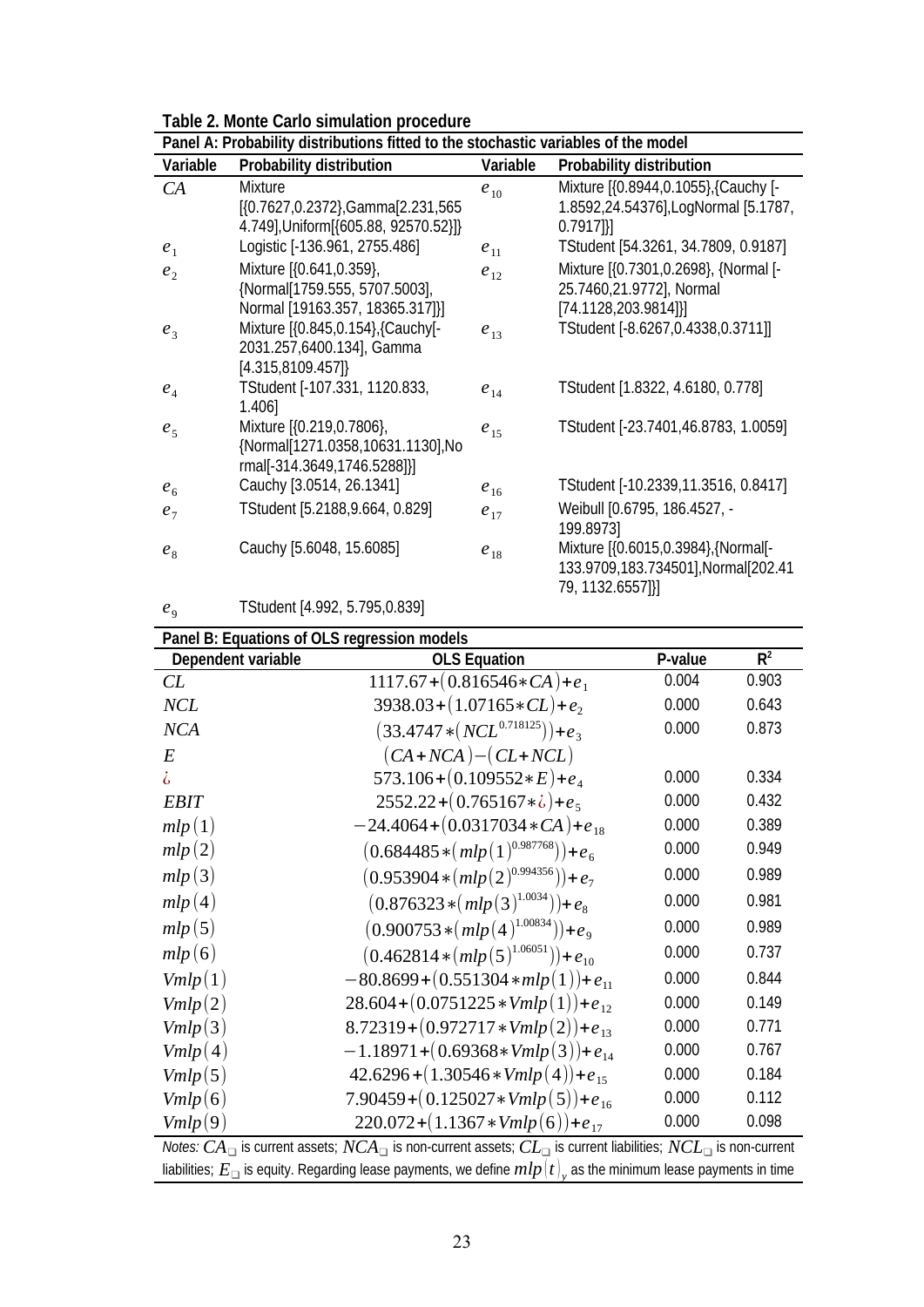*t* for all the lease contracts existing in year *y* and  $Vmlp(t)$  as its annual variation  $\zeta$ ).

**Table 3. Evolution of the ratios under the simulated scenarios.** 

| Year       | Leverage |      | <b>Debt Quality</b> |          | Liquidity |          | <b>ROA</b> |         | <b>ROE</b> |      |
|------------|----------|------|---------------------|----------|-----------|----------|------------|---------|------------|------|
| 2019-2023* | 0.6395   | Var. | 0.3727              | Var.     | 1.3547    | Var.     | 0.0753     | Var.    | 0.1252     | Var. |
| 2019       | 0.6657   | 4.1% | 0.3530              | $-5.3%$  | 1.1880    | $-12.3%$ | 0.0707     | $-6.2%$ | 0.1304     | 4.1% |
| 2020       | 0.6676   | 4.4% | 0.3566              | $-4.3%$  | 1.1805    | $-12.9%$ | 0.0701     | $-7.0%$ | 0.1304     | 4.2% |
| 2021       | 0.6687   | 4.6% | 0.3522              | $-5.5\%$ | 1.1533    | $-14.9%$ | 0.0695     | $-7.7%$ | 0.1304     | 4.1% |
| 2022       | 0.6693   | 4.7% | 0.3590              | $-3.7\%$ | 1.1587    | $-14.5%$ | 0.0698     | $-7.3%$ | 0.1304     | 4.1% |
| 2023       | 0.6687   | 4.6% | 0.3596              | $-3.5%$  | 1.1374    | $-16.0%$ | 0.0719     | $-7.3%$ | 0.1304     | 4.1% |

### **Panel A: Base scenario (ratios and variation)**

\* First row presents the simulation results applying IAS 17 (before capitalization); other rows present the simulation results applying IFRS 16 (after capitalization). *Var.* is the percentage of variation measured with respect to data in the first row for each ratio.

## **Panel B: Other future scenarios (variation)**

|      |          | Scenario (i)   |           |            |            |          |             | Scenario (ii) |            |            |
|------|----------|----------------|-----------|------------|------------|----------|-------------|---------------|------------|------------|
|      |          | <b>Debt</b>    |           |            |            |          | <b>Debt</b> |               |            |            |
| Year | Leverage | Ouality        | Liquidity | <b>ROA</b> | <b>ROE</b> | Leverage | Quality     | Liquidity     | <b>ROA</b> | <b>ROE</b> |
| 2019 | 4.1%     | $-4.0%$        | $-12.2%$  | $-6.5%$    | 4.7%       | 3.2%     | $-2.3%$     | $-12.4%$      | $-6.0%$    | 3.6%       |
| 2020 | 4.2%     | $-4.0%$        | $-12.8%$  | $-7.1\%$   | 4.1%       | 3.3%     | $-2.1%$     | $-12.8%$      | $-6.2%$    | 2.3%       |
| 2021 | 4.1%     | $-3.2\%$       | $-14.6%$  | $-7.4%$    | 3.4%       | 3.3%     | $-1.1\%$    | $-14.4%$      | $-6.2%$    | 2.2%       |
| 2022 | 4.0%     | $-2.3%$        | $-15.3%$  | $-7.6%$    | 2.7%       | 3.3%     | $0.1\%$     | $-15.3%$      | $-6.2%$    | 2.1%       |
| 2023 | 3.9%     | $-0.8%$        | $-16.6\%$ | $-7.5\%$   | 2.3%       | 3.1%     | 1.9%        | $-16.5%$      | $-6.0%$    | 1.9%       |
|      |          |                |           |            |            |          |             |               |            |            |
|      |          | Scenario (iii) |           |            |            |          |             | Scenario (iv) |            |            |
|      |          | <b>Debt</b>    |           |            |            |          | <b>Debt</b> |               |            |            |
| Year | Leverage | Quality        | Liquidity | <b>ROA</b> | <b>ROE</b> | Leverage | Quality     | Liquidity     | <b>ROA</b> | <b>ROE</b> |
| 2019 | 3.9%     | $-4.3%$        | $-11.5%$  | $-6.0%$    | 4.2%       | 3.7%     | $-4.3%$     | $-10.7%$      | $-5.8%$    | 4.1%       |
| 2020 | 4.1%     | $-4.4%$        | $-11.8%$  | $-6.5%$    | 4.1%       | 3.7%     | $-4.3%$     | $-11.0%$      | $-6.2%$    | 3.8%       |
| 2021 | 4.2%     | $-3.9%$        | $-13.4%$  | $-6.7%$    | 3.9%       | 3.8%     | $-3.8%$     | $-11.9%$      | $-6.1\%$   | 3.6%       |
| 2022 | 4.4%     | $-3.9%$        | $-13.5%$  | $-6.9%$    | 3.8%       | 3.8%     | $-3.0%$     | $-12.4%$      | $-6.1\%$   | 3.4%       |

The percentage variation is measured with respect to the simulation results applying IAS 17 for each scenario (first row in Panel A).

| Year                      | mlp(5)                  | mlp(6)        | mlp(7)        | mlp(8)        | mlp(9) |  |  |  |  |  |
|---------------------------|-------------------------|---------------|---------------|---------------|--------|--|--|--|--|--|
| scenario (i)              |                         |               |               |               |        |  |  |  |  |  |
| 2019                      | $mlp(6)_{18}+Vmlp_5(i)$ | $mlp(7)_{18}$ | $mlp(8)_{18}$ | $mlp(9)_{18}$ |        |  |  |  |  |  |
| 2020                      | $mlp(6)_{19}+Vmlp_5(i)$ | $mlp(7)_{19}$ | $mlp(8)_{19}$ |               |        |  |  |  |  |  |
| 2021                      | $mlp(6)_{20}+Vmlp_5(i)$ | $mlp(7)_{20}$ | 0             |               | 0      |  |  |  |  |  |
| 2022                      | $mlp(6)_{21}+Vmlp_5(i)$ |               | 0             |               |        |  |  |  |  |  |
| 2023                      | $Vmlp_5(i)$             |               | 0             |               |        |  |  |  |  |  |
|                           | scenario (ii)           |               |               |               |        |  |  |  |  |  |
| 2019                      | $mlp(6)_{18}+Vmlp_5 i)$ |               | 0             |               |        |  |  |  |  |  |
| 2020, 2021,<br>2022, 2023 | $Vmlp_5(i)$             |               |               |               |        |  |  |  |  |  |

# **Table 4. Mathematical formulation of** *mlp* (*t*) **in scenario (***i***) and in scenario (***ii***)**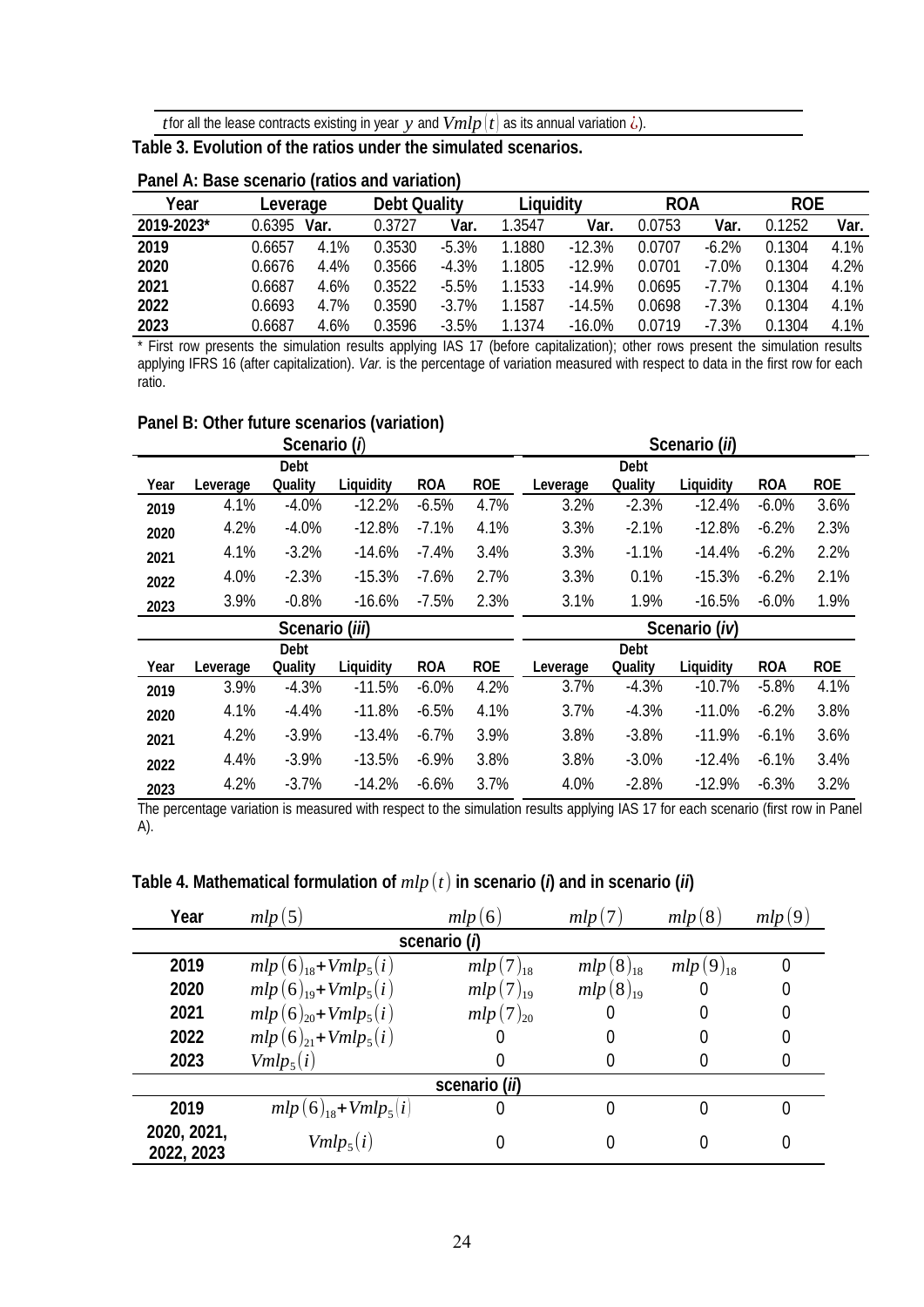# **Figure 1. Results of the Monte Carlo model from 2019 to 2023, for data before (b) and after (a) lease capitalization**



Panel A: Liquidity (left axis), Leverage (right axis) and Debt Quality (right axis) ratios.

Panel B: Results for financial (ROE, left axis) and economic (ROA, right axis) profitability ratios.